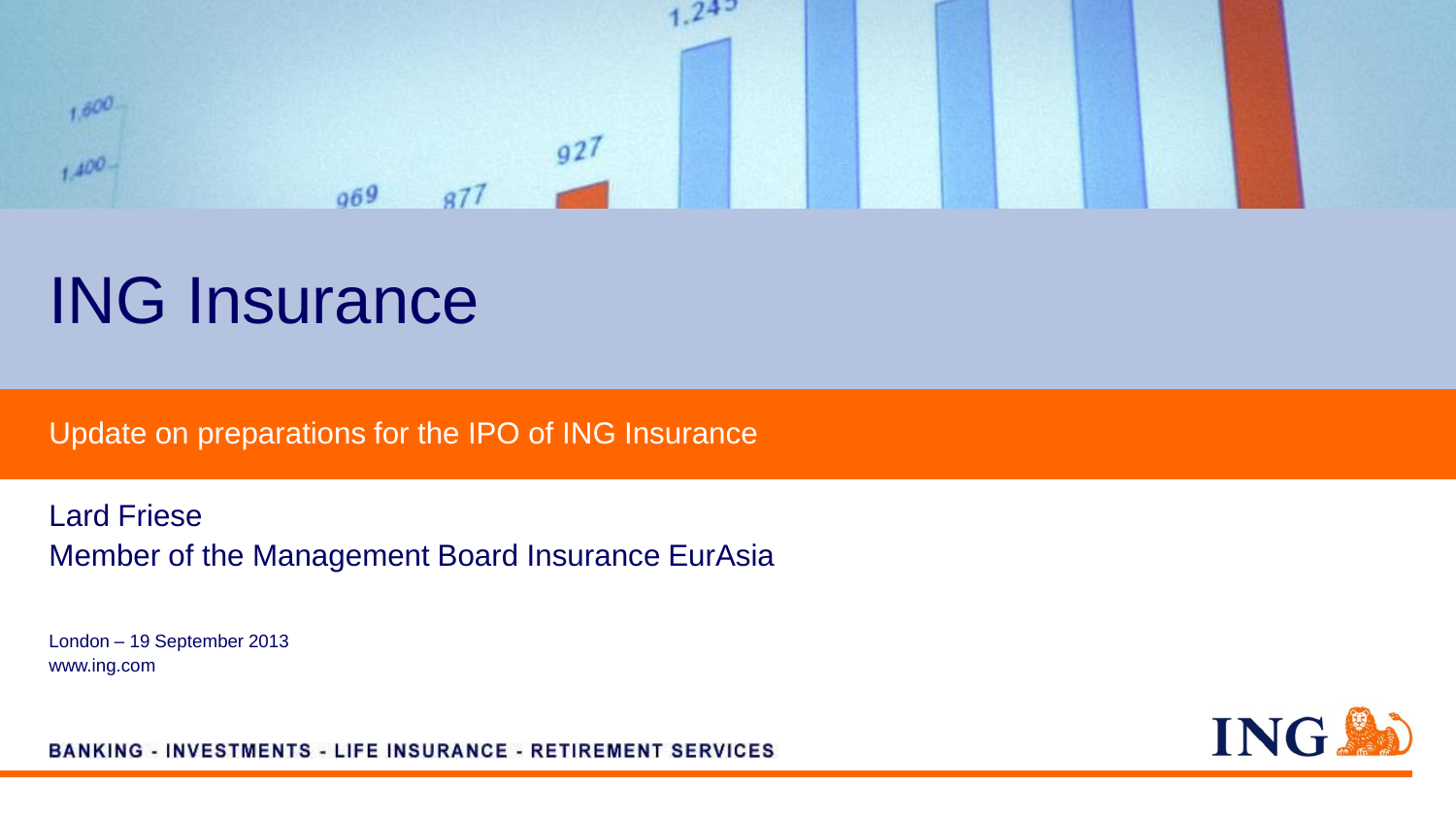## Key points.

- ING Insurance forms a unique combination of mature and growth markets
- Our strategic plans will extract the full value of our leading market positions
- We are committed to focus on customers, generate capital, grow profitably, and improve efficiency
- Our financial performance is starting to demonstrate progress
- We have an experienced leadership team, highly motivated to deliver

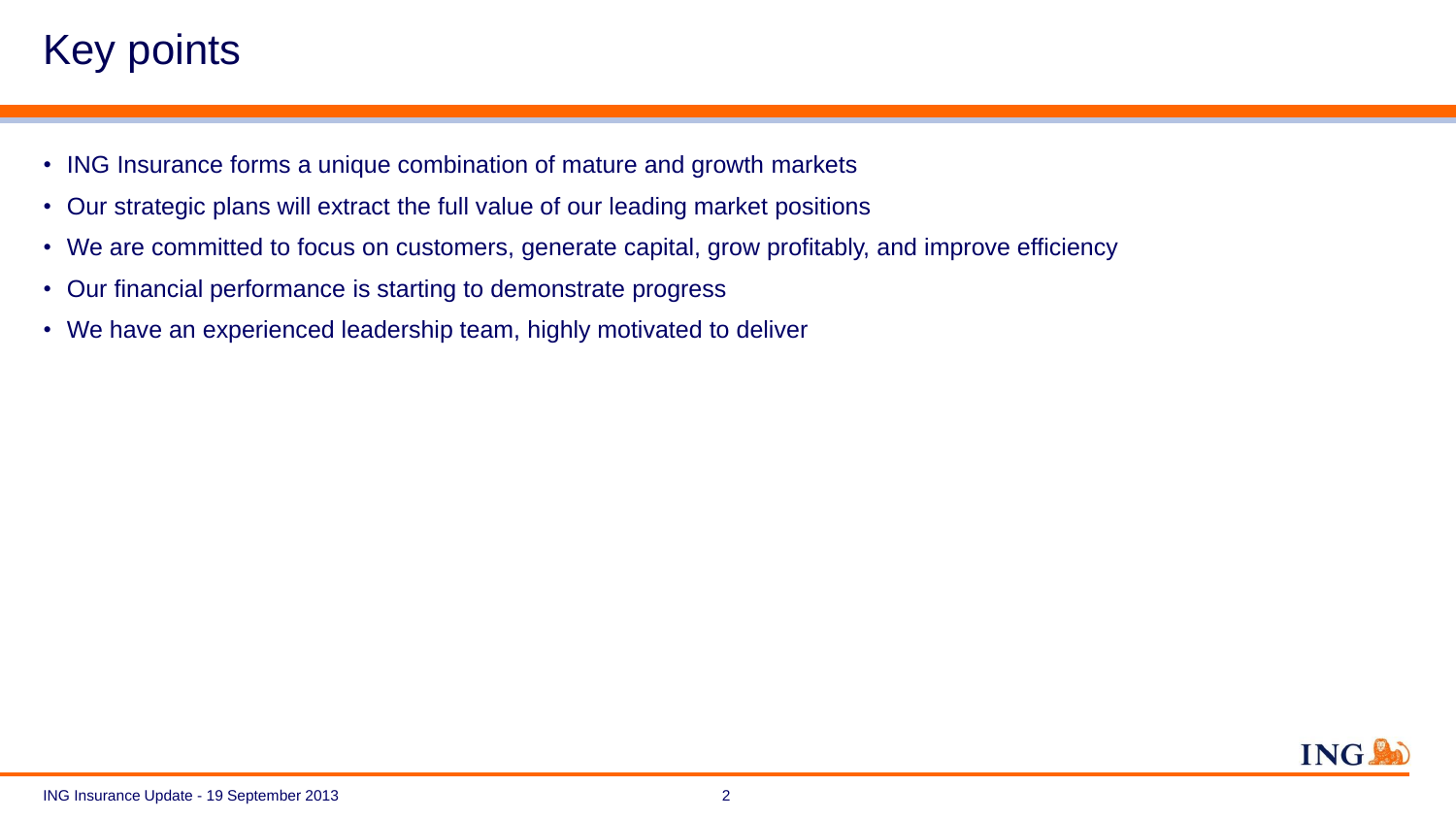## A unique combination of mature and growth businesses

Leading market positions\*

| <b>Netherlands</b> | $#1$ Life<br>#3 Non-life | <b>Poland</b>  | #1 Pensions<br>#7 Life   |
|--------------------|--------------------------|----------------|--------------------------|
| <b>Belgium</b>     | $#6$ Life                | <b>Czech</b>   | $#4$ Life                |
| <b>Turkey</b>      | #6 Pensions              | <b>Hungary</b> | $#1$ Life                |
|                    |                          | <b>Romania</b> | $#1$ Life<br>#1 Pensions |

- Leading positions in the large Dutch market
- Strong footprint in key CEE markets, rapid expansion in Turkey
- Well positioned to leverage scale advantage in mature markets and profitable growth in emerging markets
- Deep operating knowledge of the markets as we built these businesses ourselves
- Investment Management has a sizeable third party business and is a meaningful contributor to our operating result

ING.



\* Market positions as of 2012 and all figures for FY2012

\*\* Excluding corporate line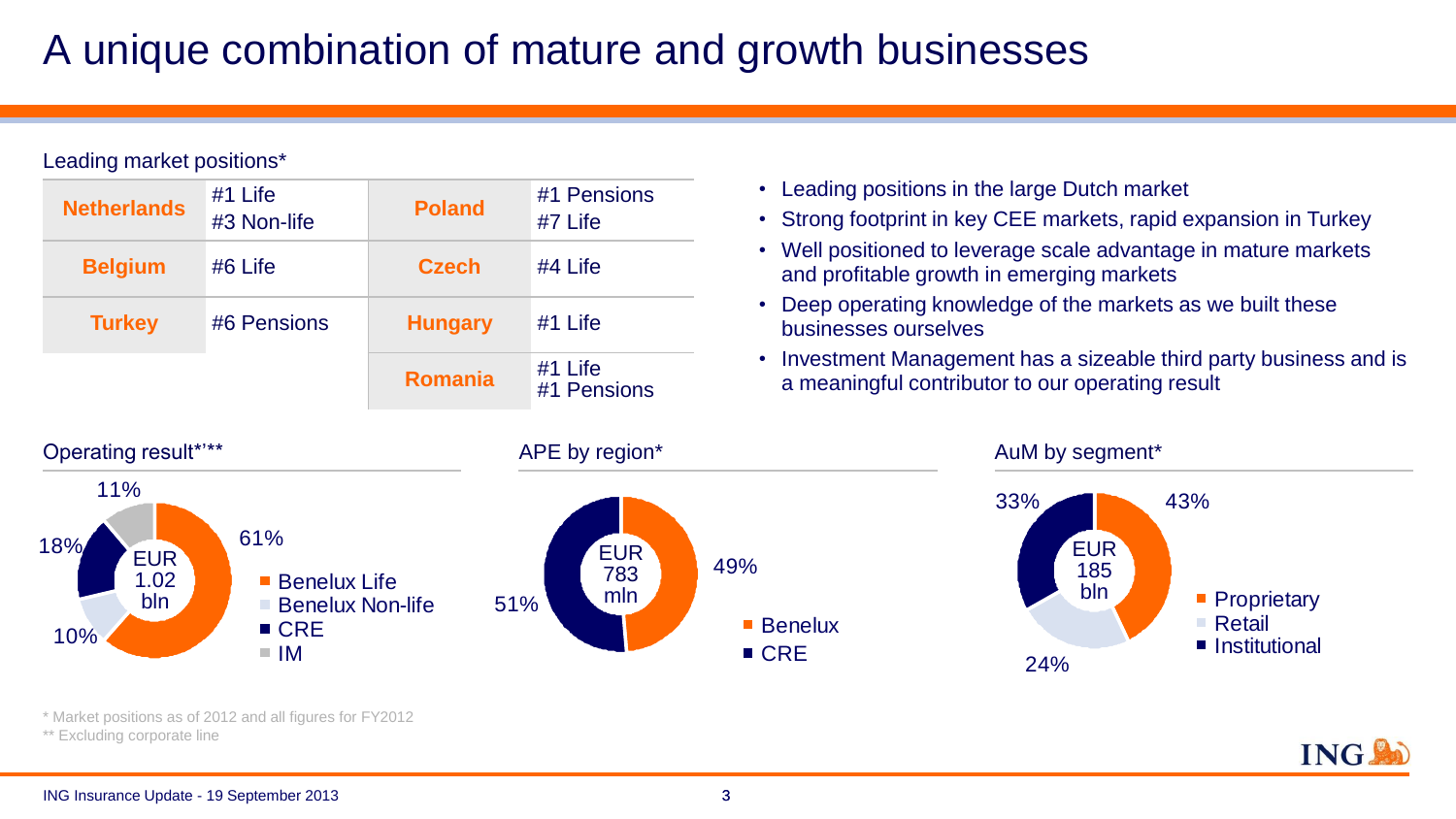## Clear strategic priorities have been set for each business

| <b>Netherlands</b>                                                                                                                                                                        | International                                                                                                                  | <b>Investment Management</b>                                                                                 | <b>Corporate Line</b>                                                   |
|-------------------------------------------------------------------------------------------------------------------------------------------------------------------------------------------|--------------------------------------------------------------------------------------------------------------------------------|--------------------------------------------------------------------------------------------------------------|-------------------------------------------------------------------------|
| • NN Life<br>• NN Non-life<br>• NN Bank                                                                                                                                                   | • Mature<br>• Emerging                                                                                                         | • In-House<br>• Third-Party                                                                                  | • Debt interest<br>• Central costs                                      |
|                                                                                                                                                                                           |                                                                                                                                |                                                                                                              |                                                                         |
| • Accelerate expense<br><b>reductions</b><br>• Selected growth in pensions,<br>Non-life and banking<br>• Active in-force book<br>management<br>• Gradual shift to higher return<br>assets | Accelerate profitable growth<br>Continue to innovate the<br>business model<br><b>Restore profitability Spain</b><br>and Greece | Continue solid investment<br>performance<br><b>Grow third party business</b><br>Improve cost to income ratio | Reduce expenses<br><b>Transition to standalone</b><br>capital structure |
|                                                                                                                                                                                           |                                                                                                                                | Focus on long-term customer relationships                                                                    |                                                                         |

Improve efficiency

Generate capital

**ING!**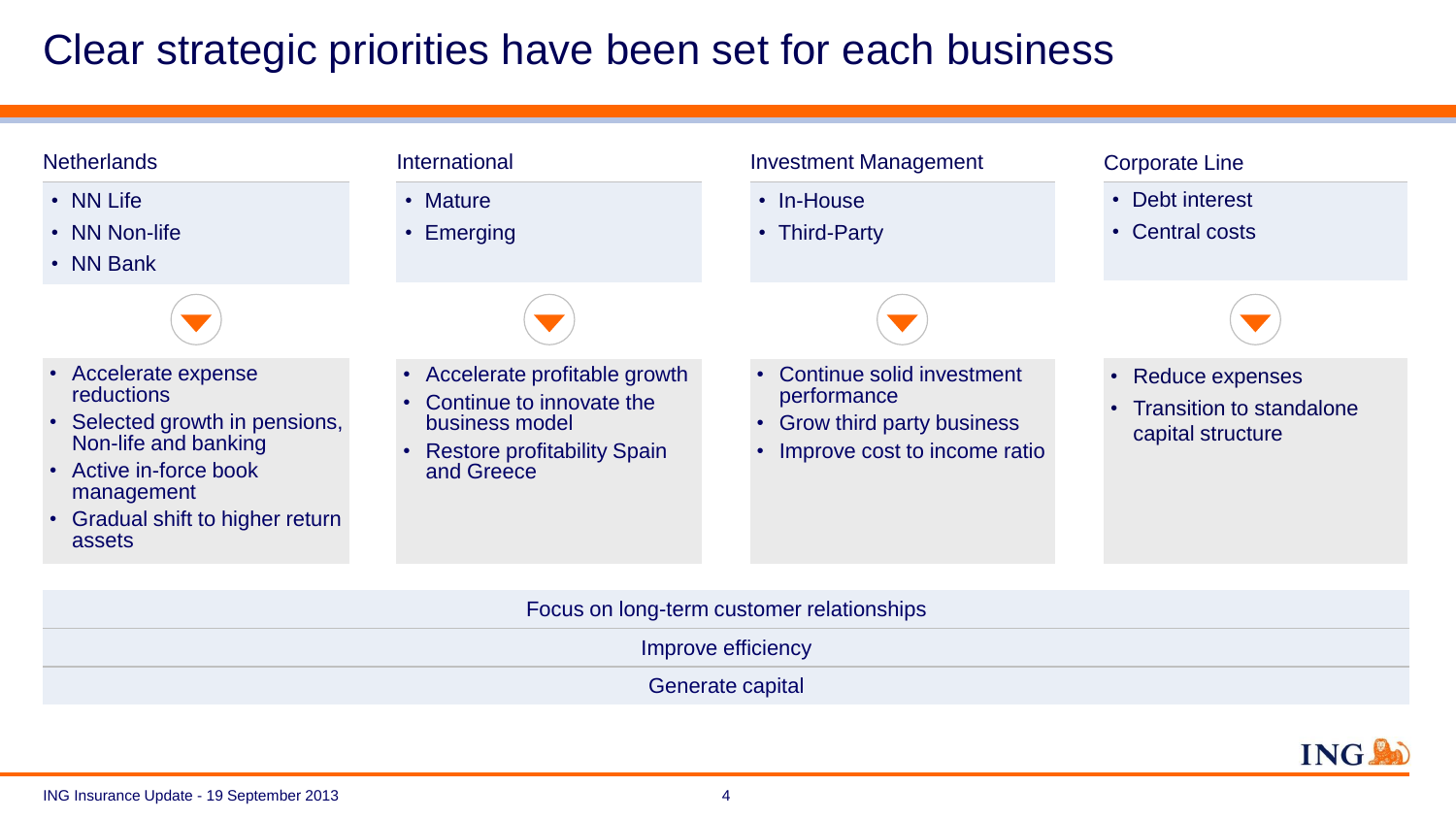## Our strategy focuses on customer, efficiency and capital generation

### Appealing products and services

- We offer appealing and easy to understand products and services
- We focus on growing products and services in significant markets with growth potential, where we can have expertise and scale
- We are growing our fee businesses, which offer stability and require limited capital
- We are building out our third party asset management business

### Multi-access distribution

- We invest in long term relationships
- We help customers buy with confidence
- We service with care and over-deliver
- We increase the efficiency of our distribution:
	- We increasingly route customers to direct servicing
	- We adopt a stricter approach to our partnerships

### Efficient and effective operations

- We develop flawless processes understanding the customer journey
- We have ring-fenced our legacy books to contain cost and improve efficiency
- We continuously improve our cost profile, delivering value for money to customers and increasing profitability
- We focus relentlessly on generating capital and maintaining a solid balance sheet

A sustainable and profitable business delivering an excellent customer experience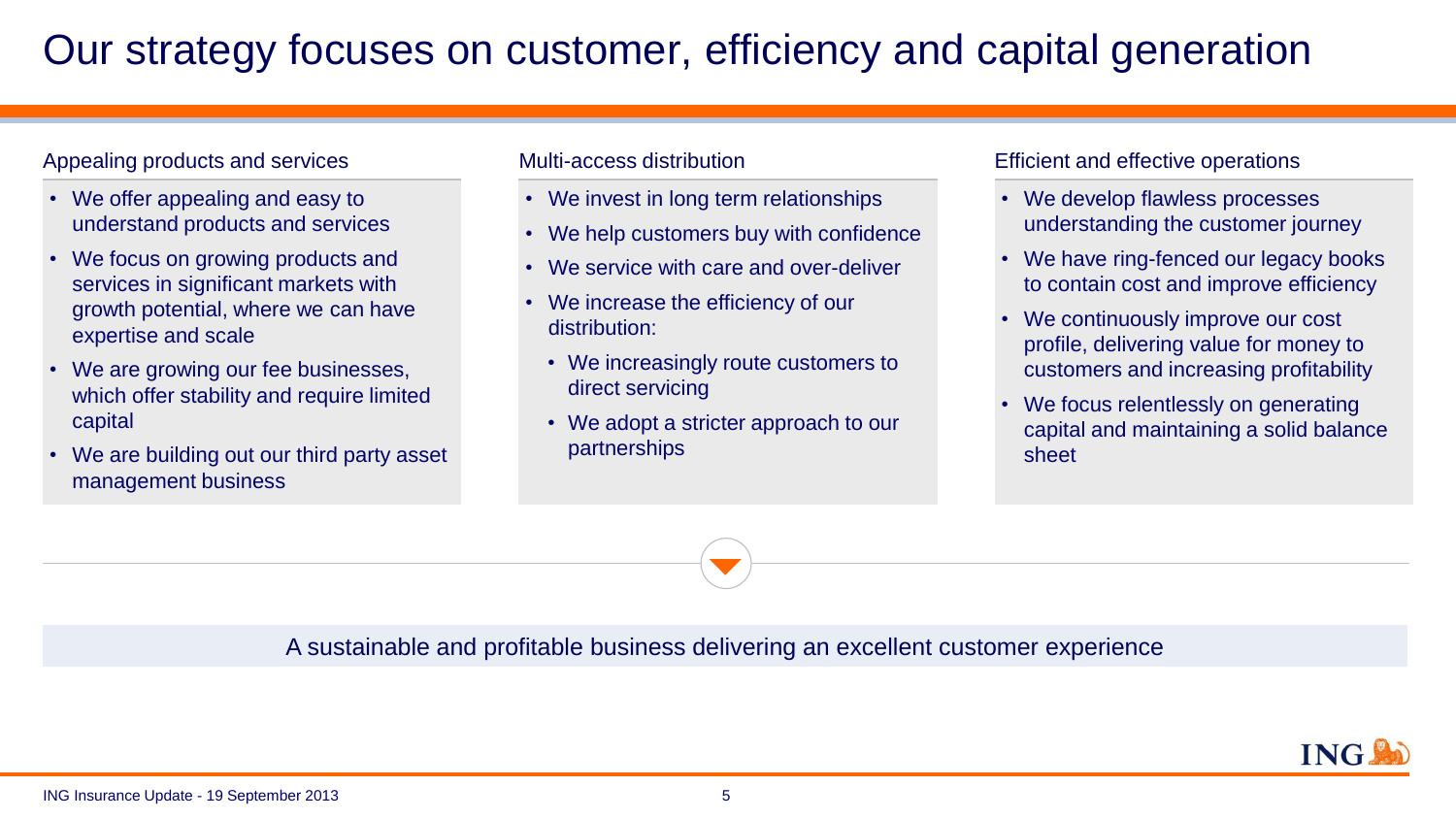## We are transforming our business to improve operating performance

| <b>Organization</b>         | • Simplified organization<br>• 1,350 FTE reduction programme on track<br>• Renewed, highly motivated leadership team                                                                                                                                                                                                                                                      |
|-----------------------------|---------------------------------------------------------------------------------------------------------------------------------------------------------------------------------------------------------------------------------------------------------------------------------------------------------------------------------------------------------------------------|
| <b>Capital</b>              | • Strong capital generation at NN Life in 1H2013 offset by French downgrade affecting ECB AAA Curve in July<br>• CRE capital generative beyond funding own growth<br>• Financial leverage ING Insurance (INGV) significantly reduced                                                                                                                                      |
| <b>Efficiency</b>           | • Expenses in NL reduced by 30% since 2007<br>• Programme to deliver EUR 200 mln structural expense reduction by 2014 on track - EUR 65 mln cost savings already<br>realised in 1H2013<br>• Implemented business process layer in Individual Life closed book to drive efficiency and improve service<br>• Additional cost savings are being investigated                 |
| <b>Product</b><br>and sales | • Re-pricing and underwriting measures Non-life lead to strong improvement in operating result 1H2013<br>• Re-pricing and changed conditions improve return and risk profile of in-force Group Life book<br>• NN Bank merger with commercial operations of WUB completed<br>• Successful shift to higher margin product mix in CRE<br>• CRE sales up 22% 1H2013 vs 1H2012 |

ING.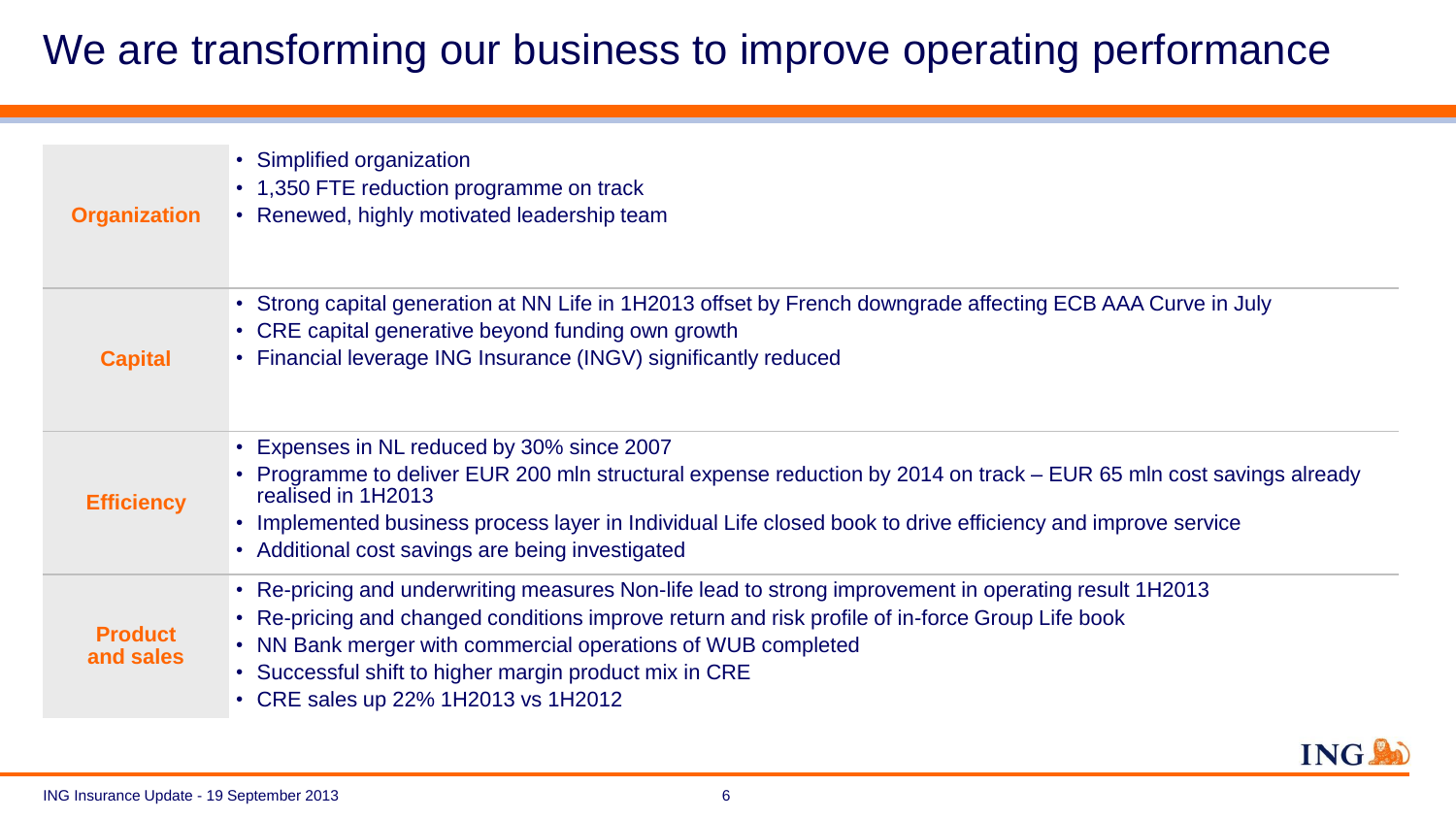## ING Insurance provides an attractive investment proposition

| <b>Extract full potential from NN,</b><br>the Dutch market leader | • Leading market positions focused on customer, efficiency and capital generation<br>• Individual Life closed book management<br>• Group Life and Non-life re-pricing and in-force book management<br>• Gradual shift to higher return assets<br>• Selective investment in profitable new business and build out NN Bank platform |
|-------------------------------------------------------------------|-----------------------------------------------------------------------------------------------------------------------------------------------------------------------------------------------------------------------------------------------------------------------------------------------------------------------------------|
| <b>Attractive Insurance International</b><br>growth business      | • Strong positions in key CEE markets with secular growth trend<br>• Distribution-channel diversification and shift towards investment and protection products<br>• Self funding and capital generator                                                                                                                            |
| <b>Profitable and growing</b><br>asset manager                    | • Attractive margin business<br>• Growth of third party business<br>• Capital generator and dividend contributor                                                                                                                                                                                                                  |
| <b>Robust and</b><br>clean balance sheet                          | • Clean balance sheet with limited intangibles and low investment risk<br>• Low asset leverage<br>Dutch solvency marked-to-market framework fully reflects current low interest rate environment                                                                                                                                  |
| <b>Management committed</b><br>to generate capital                | • Diverse portfolio of capital generating businesses<br>• Withdraw capital from low return businesses, allocate to high return businesses                                                                                                                                                                                         |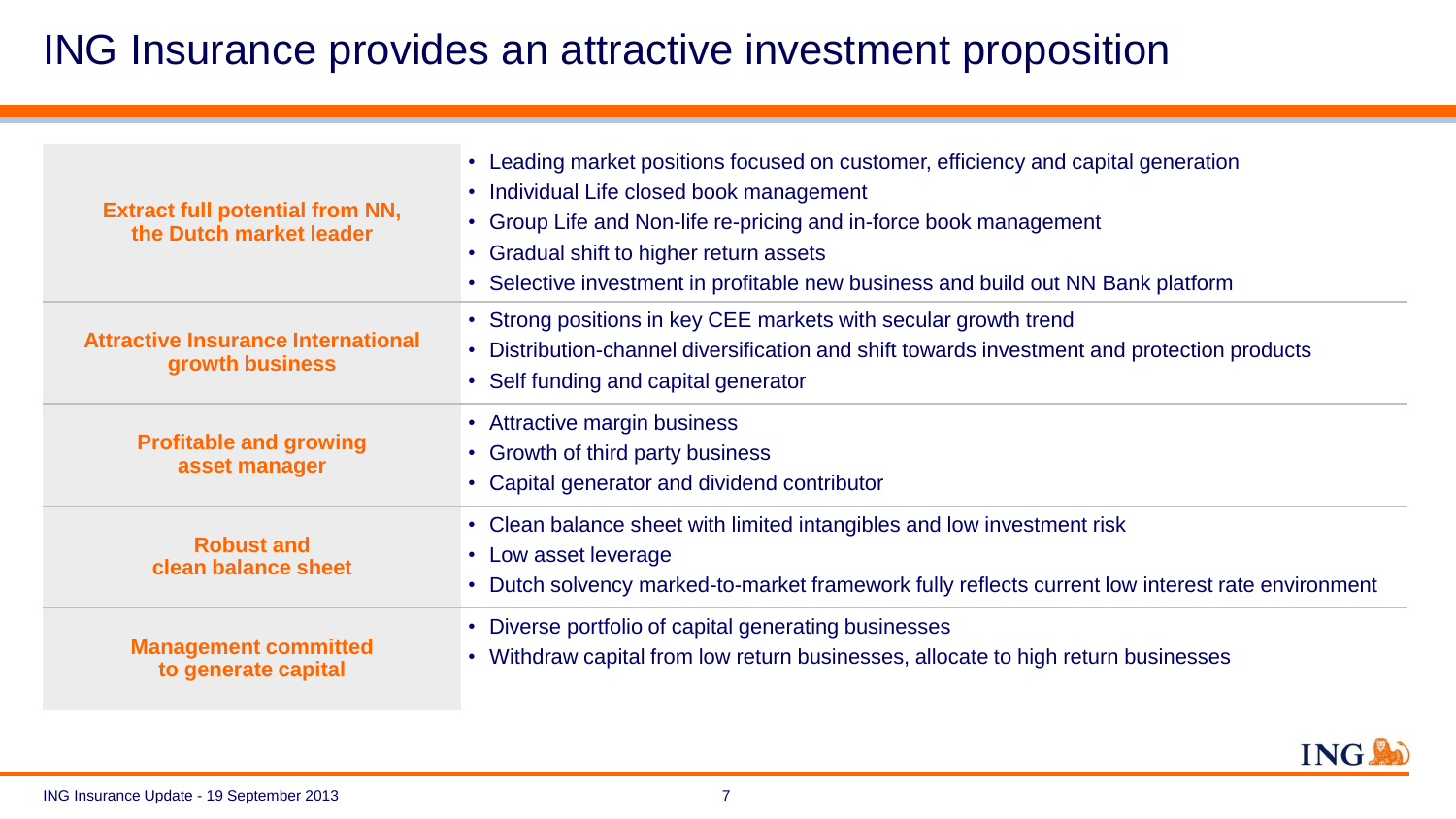# **Netherlands**

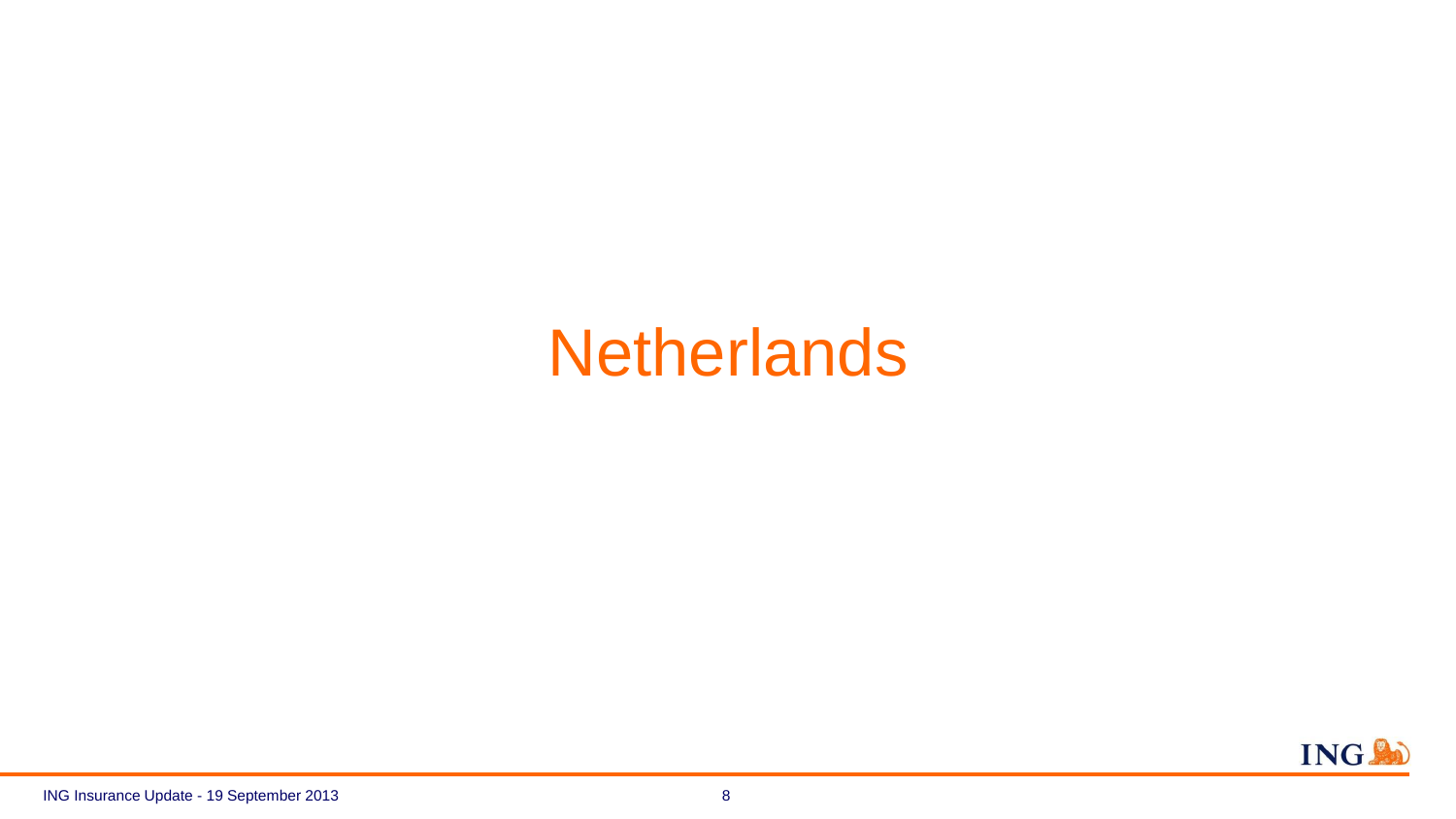## Extract full potential from leading market position

- NN is the largest player in the Dutch market with a very powerful, multi-channel brand
- Focus on customer excellence, expense reductions and capital generation
- NN Life is effectively responding to changing dynamics in the Dutch Life market
	- Continue the Individual Life closed book strategy
	- Lead the Group Life (Pension) DB DC development and grow selectively
	- Gradually shift to higher return assets and generate capital
- NN Non-life implements measures to structurally improve profitability and grow selectively
- NN Bank is a good strategic fit with NN and complements NN's retail product offering

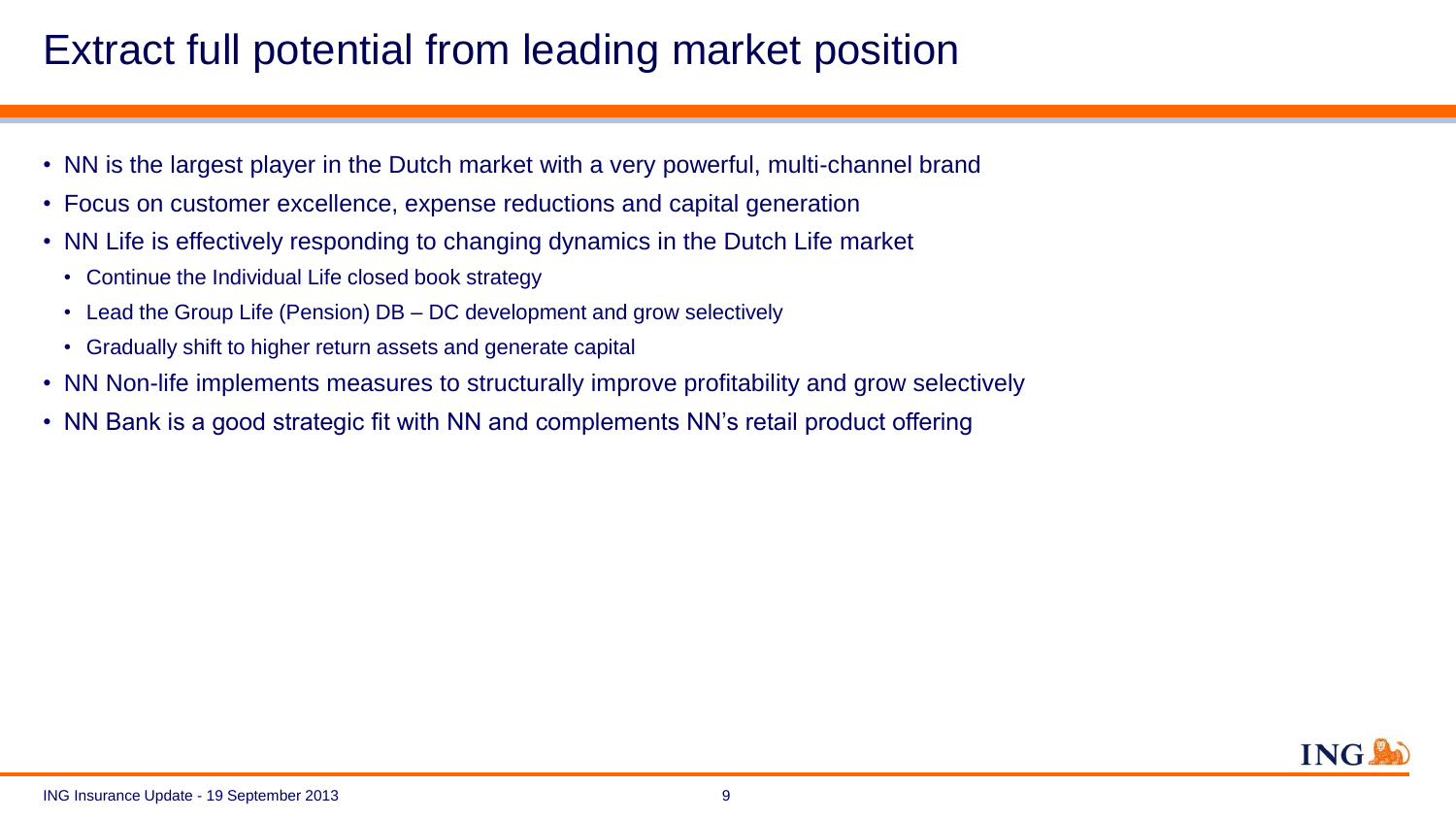### NN is a leading player in the Netherlands, the fifth largest insurance market in Europe

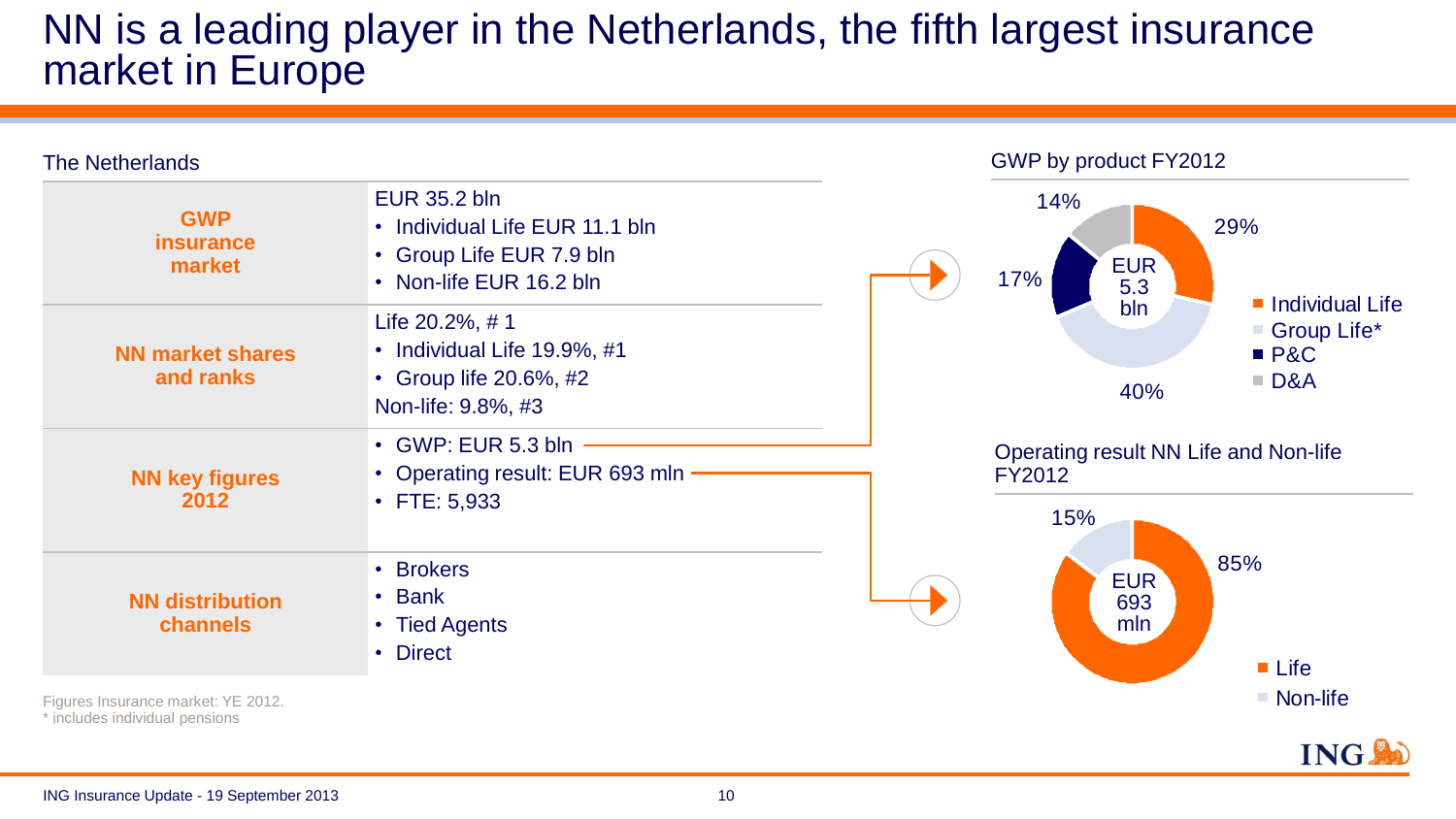### NN Life is effectively responding to significant changes in the Dutch market

### Changing dynamics in the Dutch Life market

- Difficult economic outlook, low interest rates, rising life expectancy
- Low yield environment and longevity risk drive redesigns of pension plans from DB to DC
- Customers' uncertainties strengthen need to save
- Life products are substituted by bank annuity products ('Banksparen')
- Regulatory and fiscal framework changes impacting pensions

NN is well positioned to respond to these changes…

- #1 in Individual Life and first mover in closed book market managing 3.6 mln policies and EUR 25.8 bln in assets
- Large client base in Group Life (# 2), with decades of expertise and all capabilities under one roof to deal with transition to DC:
	- NN with insured solutions (DB and DC)
	- AZL with best in class administrative and fiduciary services for company-pension funds and industry pension funds
	- PPI institution for non-insured DC
	- Investment Management a recognized international asset manager



### ...and capture the market opportunity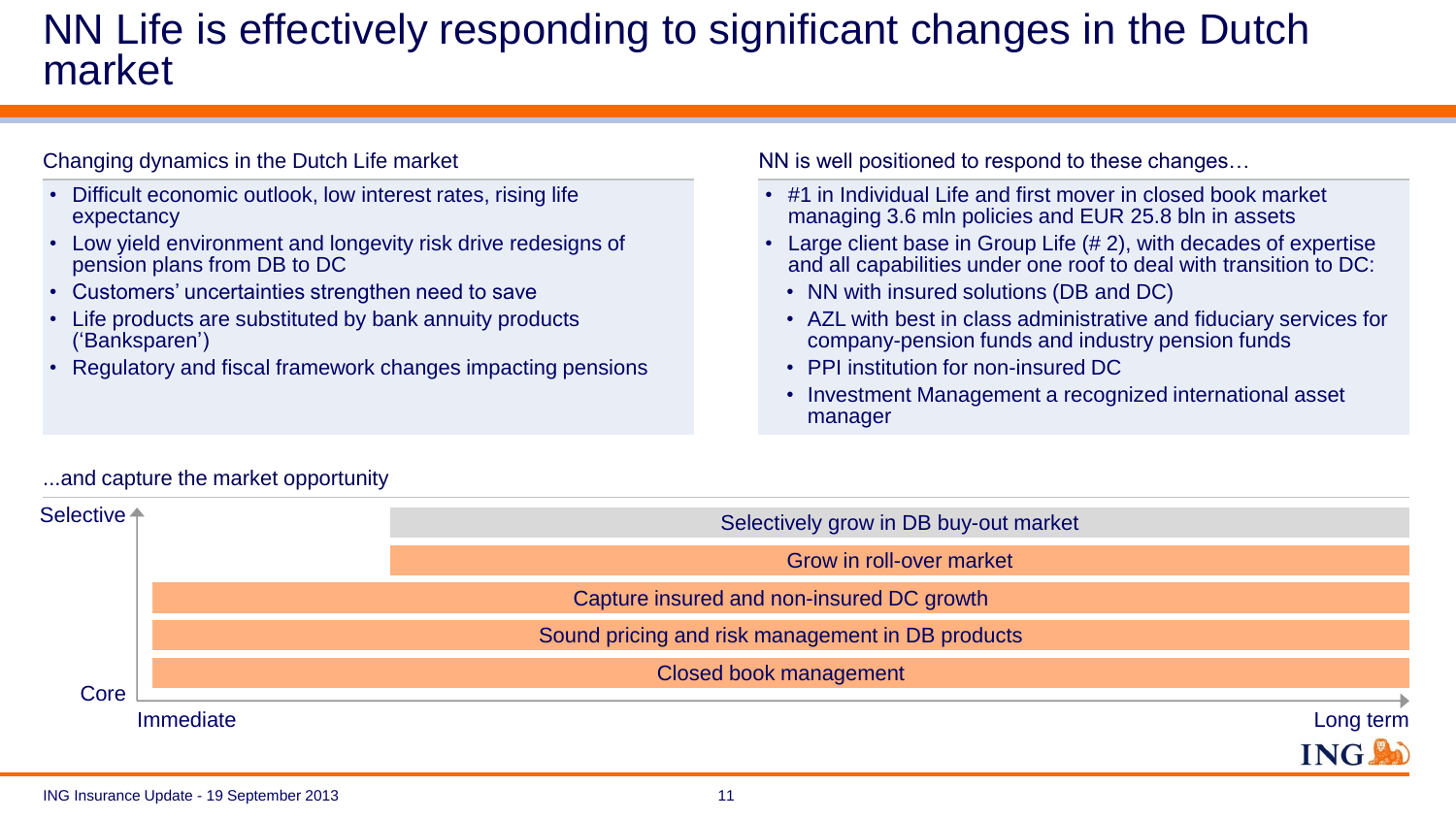## NN Life continues to execute its Individual Life closed book strategy

### Closed book strategy has significantly increased efficiency

- Stopped most new business
- Transformed a 620 FTE sales force into 100 financial advisors
- Integrated Individual Life closed books of NN, RVS, Postbank Insurance (IVR) in NN Services
- Implemented business process layer to drive operating efficiency and improve service
- Cost reduction of 9% on the total Individual Life closed book over the period 2010-2012

#### And will lead to further efficiency gains over the next 5 years

- Further simplify business model to variabilise cost base
- Additional cost reduction anticipated
- Generate capital

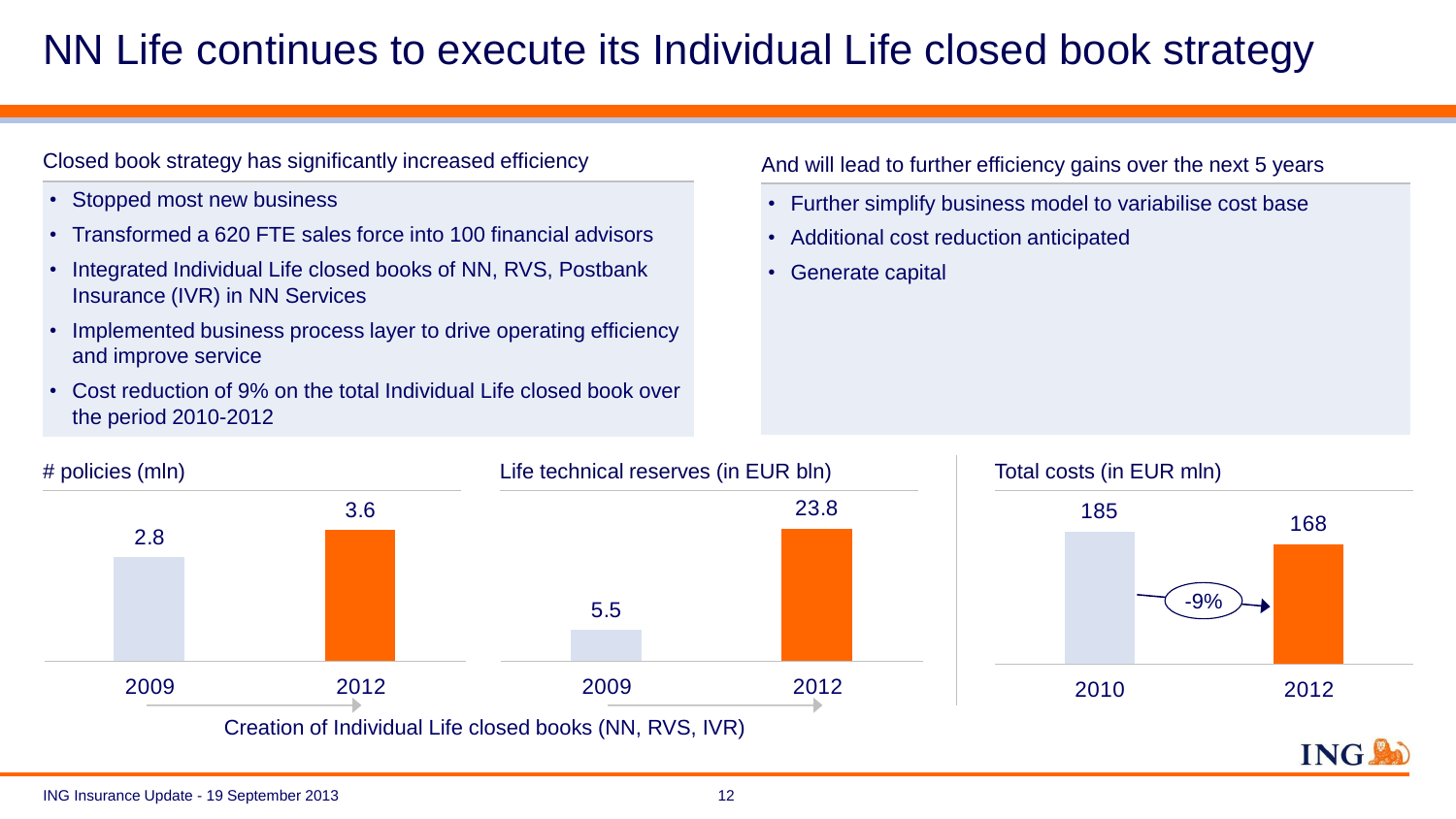## Group Life reduces risk and generates capital



Other separate account

Decisive management actions will reduce our risk profile and generate capital over the next five years

- Guiding existing and new customers from average career and final pay (DB) to DC pension plans over time
- For our guaranteed separate account book:
	- Changed product features, with improved asset matching and pricing based on new market reality
	- Transferred EUR 2.2 bln assets from separate accounts to the general account at contract renewal in 2012 and the first half 2013 and there is more to come
	- Modified the separate account product hedge in 3Q2013, to improve economic solvency protection and reduce hedge costs (approximately EUR 30 mln per annum)
- We will convert our DB book for small and medium sized employers to a modern DB solution with improved hedge effectiveness and pricing based on new market reality

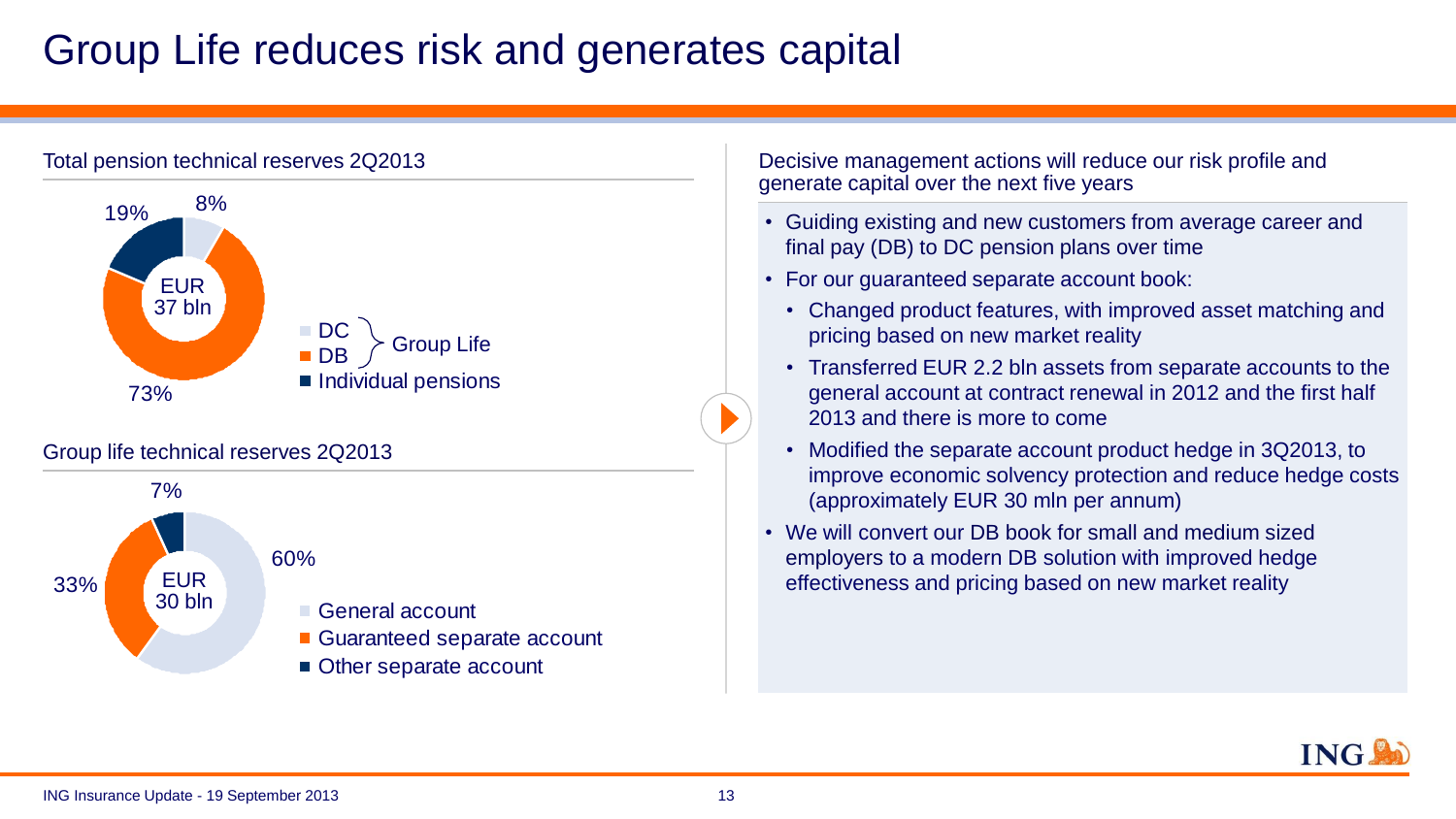## whereversely at the same time interching-<br>interact improves efficiency at the same time

### Efficiency actions

- We are rationalizing our current product-suite
- We have ring-fenced legacy books to lower cost and improve efficiency
- Within a new IT solution (SAP), we launch a standardised and focused product suite for average career and final pay (DB) pension plans, DC pension plans and roll-over
	- We are converting customers on contract date, cleaning up legacy
	- We are rolling out straight through processing, lowering manual actions
- We are improving the customer experience and lower cost through a dedicated lean six sigma blackbelt programme
- We continuously improve data quality and processes, based on 'first-time-right'

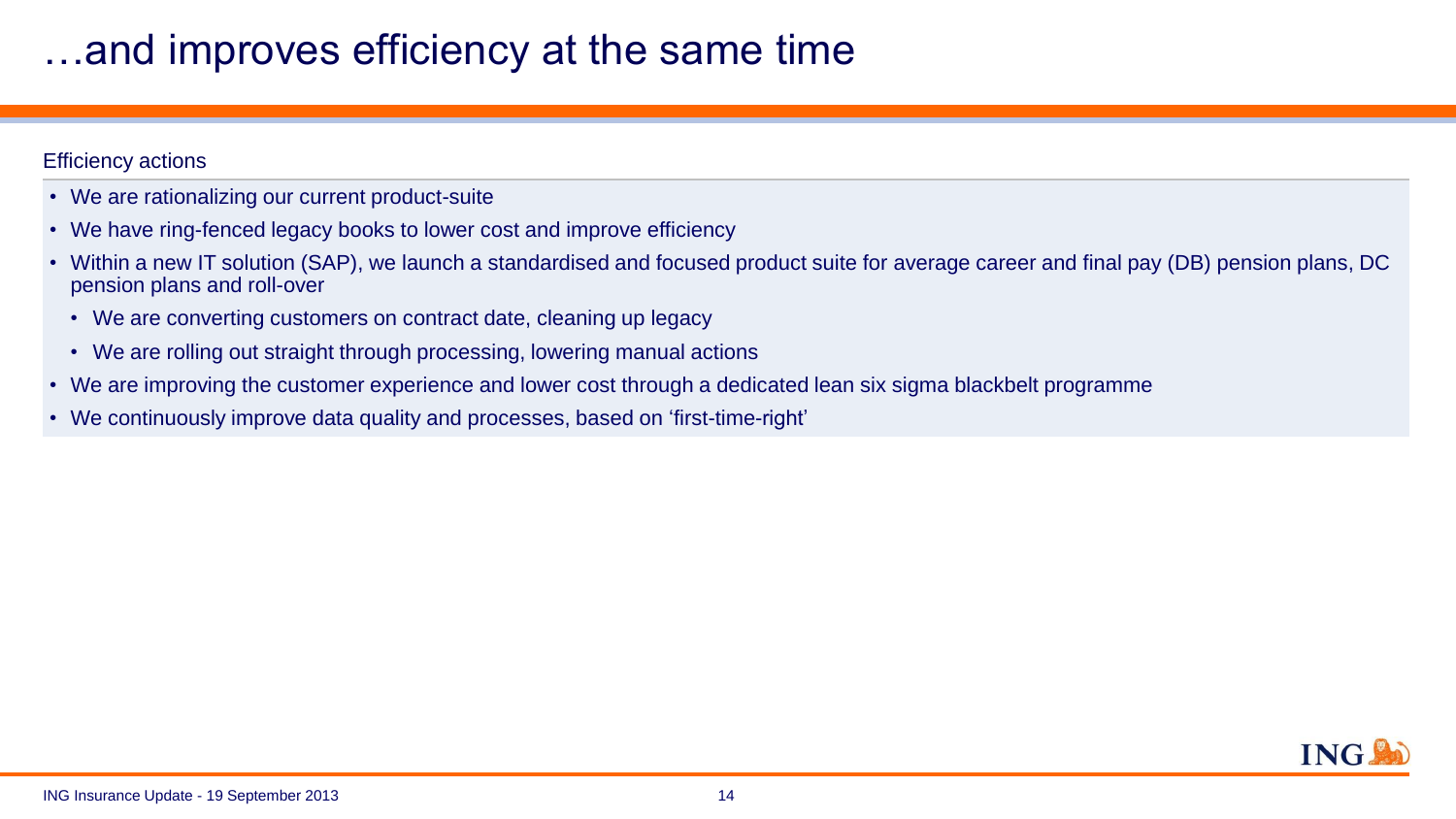## We are well positioned to capture growth in the Group pension market

### Move from DB to DC

- Within the insurance sector, customers move from DB to DC
- This is driven by accounting standards, cost and the low interest rate environment
- DC portion of insured pensions more than doubled between 2009 and 2011



### Buy-out market

- Smaller company pension funds liquidate and move to insured solutions
- Number of pension funds for potential liquidation still high



### Pension roll-over

- Roll-over potential in the decumulation phase will increase over time
- This is driven by the move from DB to DC and high number of retirees
- New web based DB and DC solutions will offer best in class customer experience
- AZL, IM and NN combine their strengths in a successfully introduced PPI
- New web based roll-over product
- Selectively grow in the buy-out market under strict pricing
- > 95% of our DC assets are managed by IM
- Leverage the brand



\* Insurance accounts for 13% of total pension market Source: DNB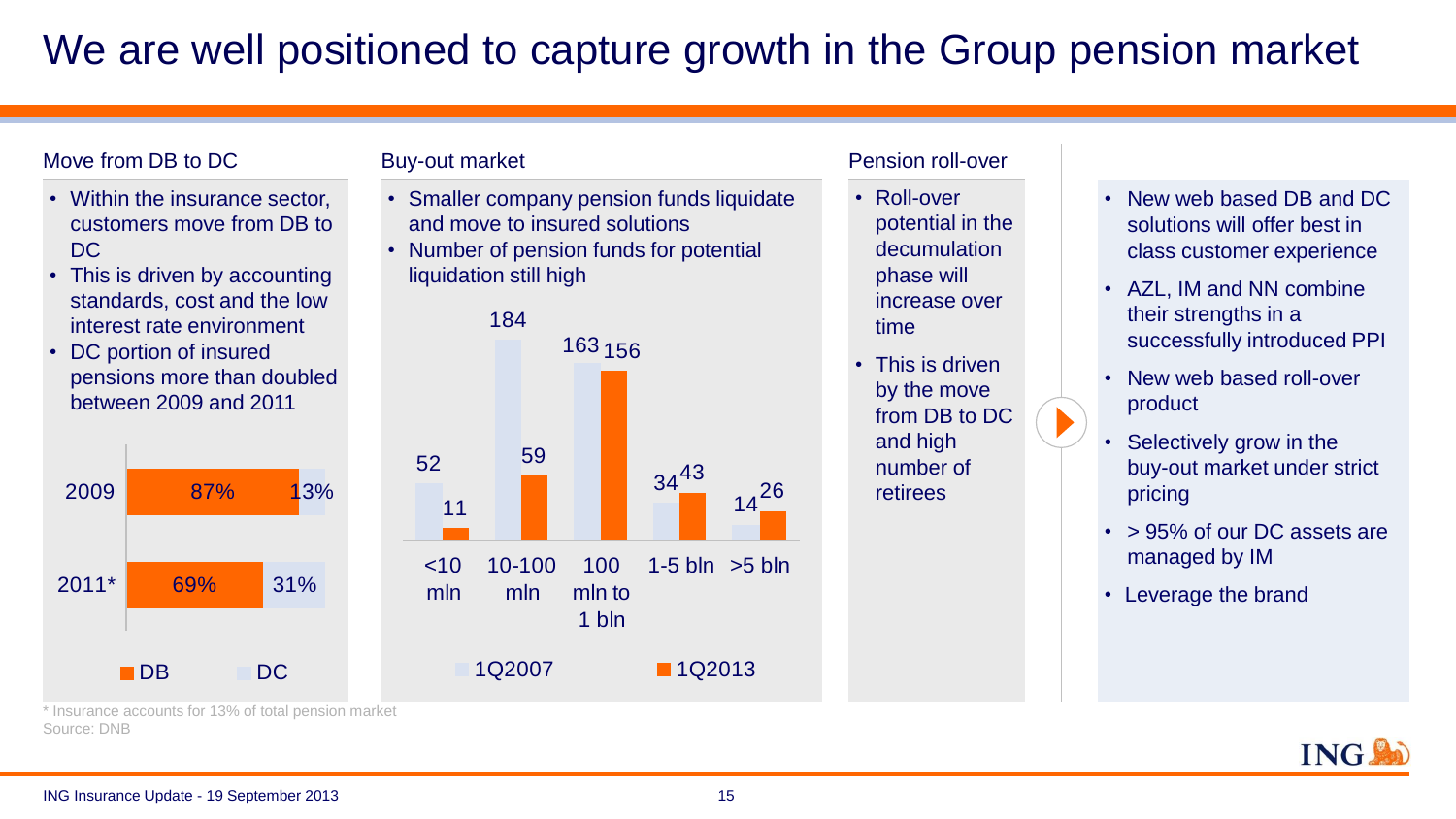## AZL delivers strong top-line fee growth

AZL is a multi client, full service pension provider for pension funds and employers

- AZL delivers pension administration, communication, actuarial, risk and legal advice
- It is showing strong growth figures in fees and participants in highly competitive and consolidating market
- Best in class in administration quality
- AZL's client oriented approach results in high client satisfactory scores: 8 on a 10 point scale and an increase in Net Promoter Score (NPS) of 23





Fee based revenues (EUR mln)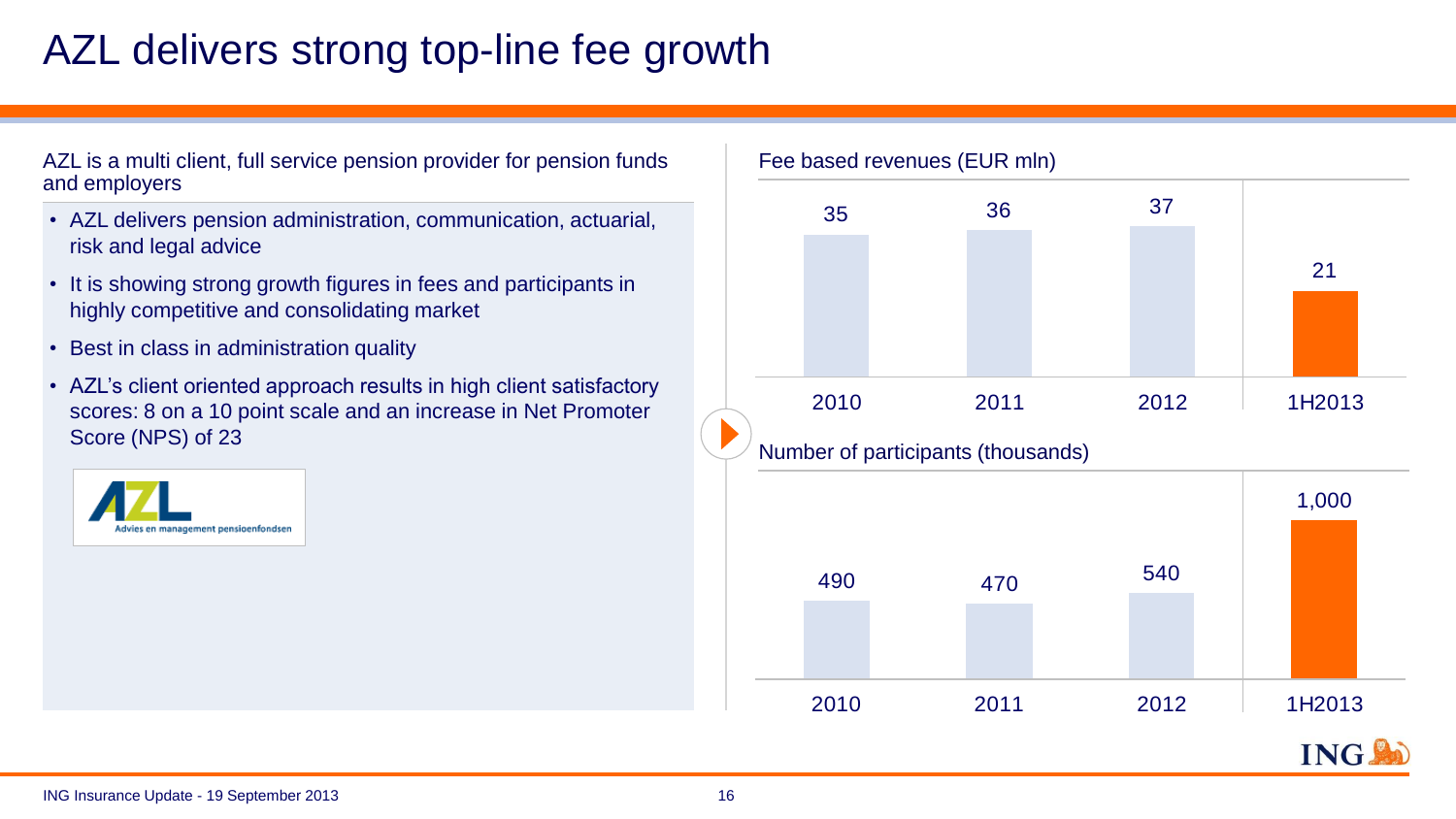## NN Life strategy translates into continued expense reductions



NN Life\* administrative expenses (in EUR mln)

- NN Life has reduced its administrative expenses by 38% since 2007 driven by a strong reduction in FTEs
- The realisation of continued cost savings in 2011 and 2012 have been offset by higher regulatory costs
- Pension costs are volatile driven by changes in the discount rate
- Further expense reductions will be driven by:
	- Closed book Individual Life
	- Transformation Group Life
	- More efficient operations
	- Simplified organization

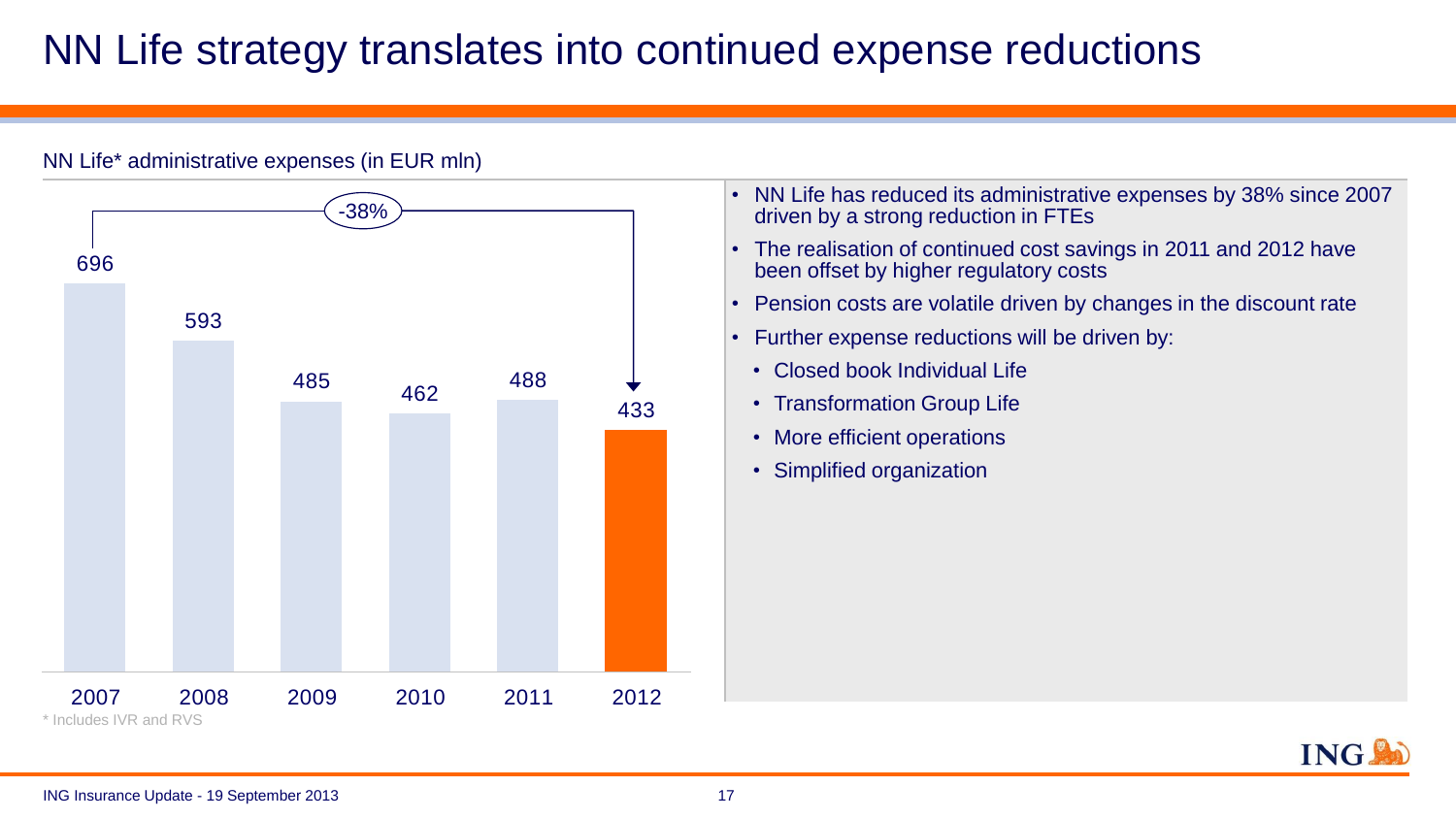## Non-life profitability is being restored to historical levels



### GWP NN Non-life\* (in EUR bln)



### NN Non-life performance to improve gradually following actions taken

- Non-life in the Netherlands is a diversified block of business
- GWP has been stable around EUR 1.6 bln over the past few years
- Profitability in recent years impacted by Group Income and Accident (D&A) and motor
- Results in D&A improved in 1H2013 as decisive actions taken in 2012 are starting to materialise
- Measures are taken to structurally improve NN Non-life combined ratio

### NN Non-life\* GWP FY2012 by line of business



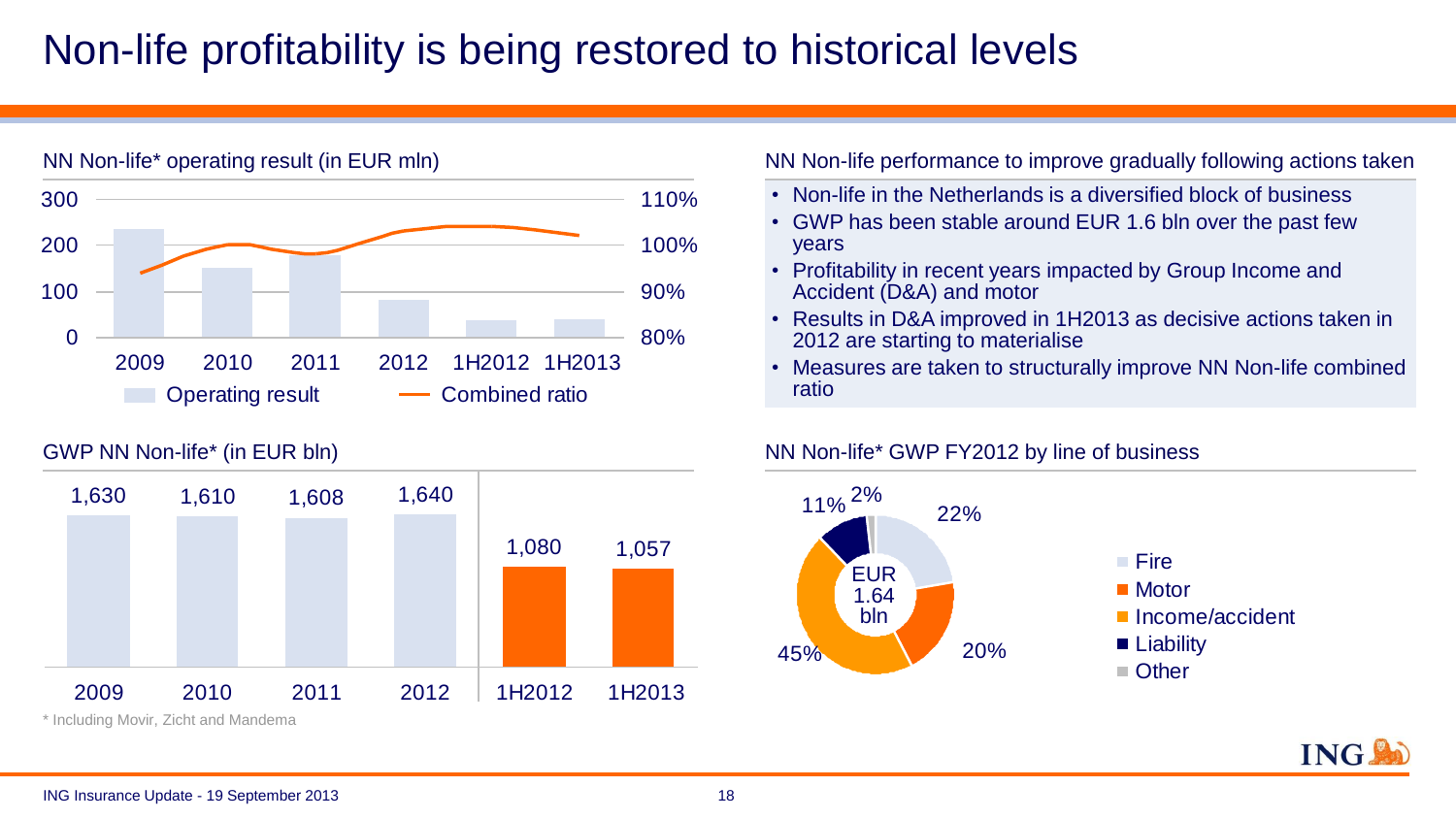## Group Income protection combined ratio to improve on measures taken

We took decisive action in 2012 to address high claims in Group Income protection…

- Results in 2012 were affected by high claims experience and reserve strengthening in Income and Accident (D&A) due to the weak economy in the Netherlands
- Decisive actions were taken in 2012:
	- Significant premium increases
	- "En-bloc" adjustment of policy terms for majority of Group disability products
	- Claims processes further improved in order to stimulate reintegration
	- Strengthened reserves in relation to prior year claims by approximately EUR 160 mln over the period 2011-1H2013
- Although the future disability trend remains sensitive to the economy, overall we expect a gradual recovery of disability results over the next two years based on measures taken

### ...which are starting to yield a positive effect



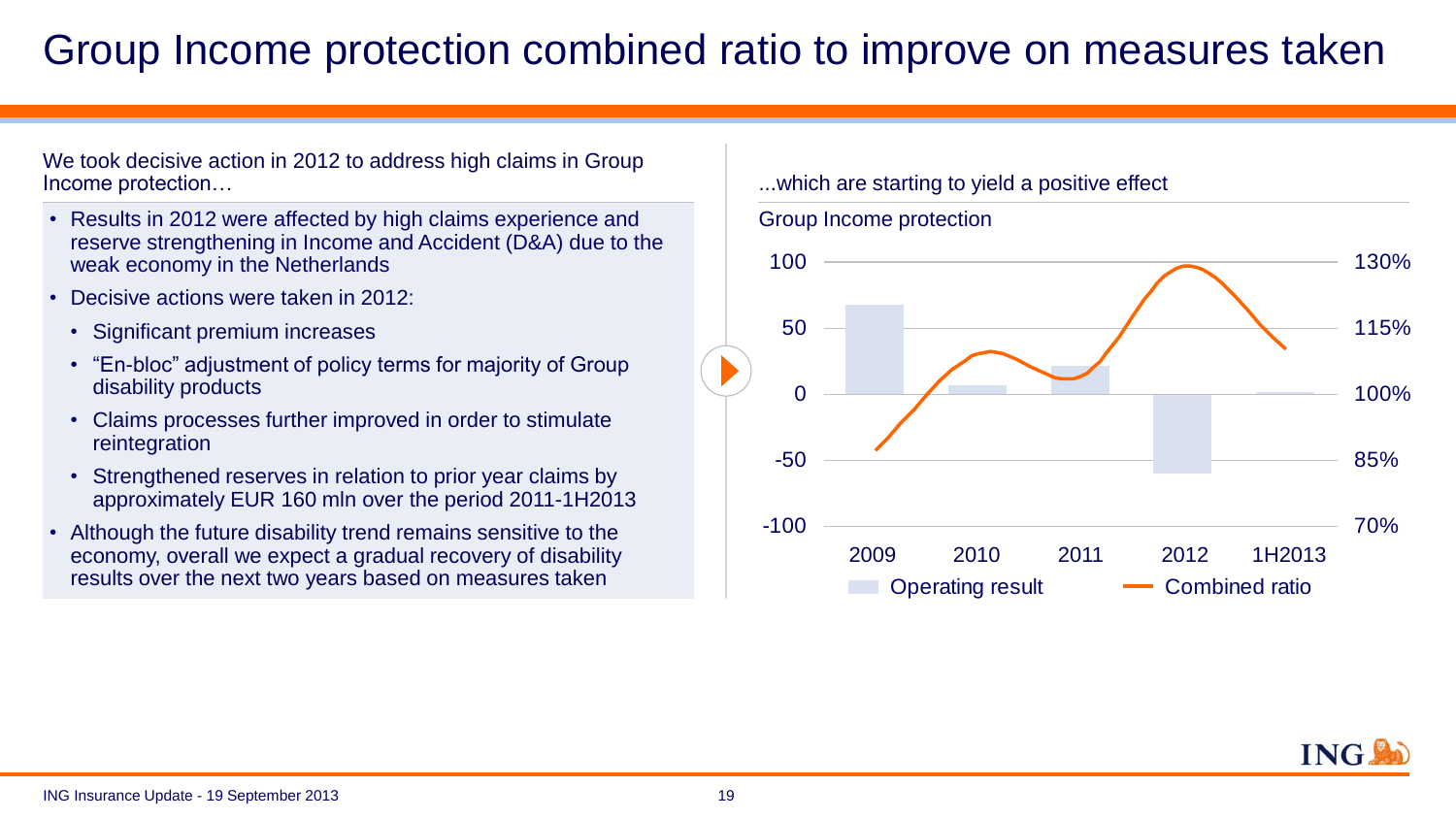## Further actions taken to improve performance and grow selectively

### Further actions to improve total NN Non-life combined ratio

- Individual D&A, fire and motor retail: improve underwriting performance by premium increases, adjusting conditions, disciplined underwriting, and improving claims handling
- Improve operational efficiency and reduce cost by converting portfolios to single target platforms with standardized products for all channels and brands
- Increase focus and profitability through product rationalization in P&C: discontinue small & loss-making portfolios in non target client segments
- Develop new product propositions
- Strengthen distribution strategy to efficiently use our current distribution channels
- Effectively capture the growth opportunities on a selective basis



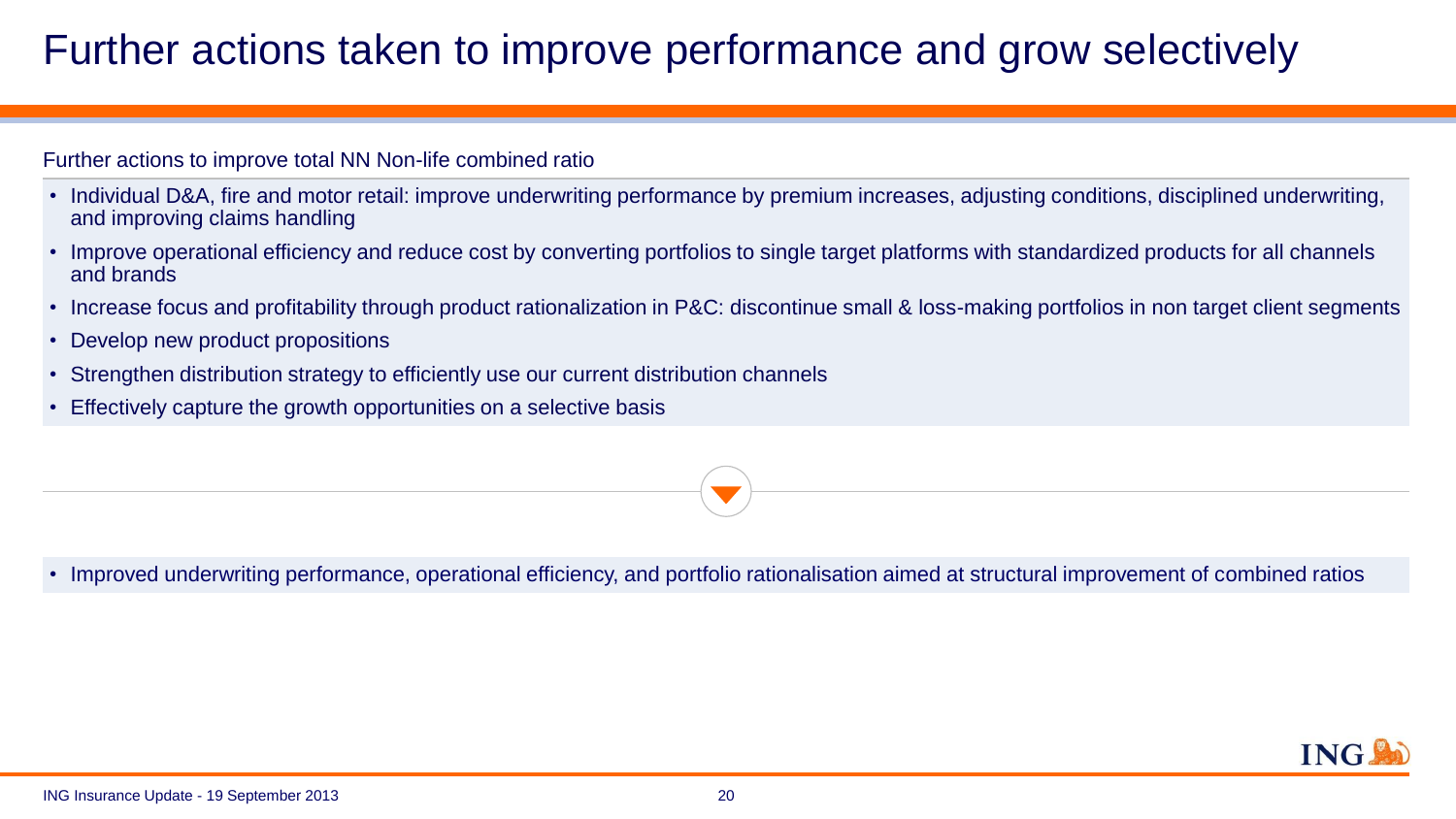## NN Bank will complement product range of NN

| <b>Transfer of WUB to NN Bank completed</b>                                                                                            |                                    | NN Bank is a good strategic fit with NN and complements NN's retail product offering                                                                                                                        |  |  |
|----------------------------------------------------------------------------------------------------------------------------------------|------------------------------------|-------------------------------------------------------------------------------------------------------------------------------------------------------------------------------------------------------------|--|--|
| • Nationale-Nederlanden Bank received a banking<br>license in 2011 to enter the tax-advantaged bank<br>annuity ('banksparen') market   | <b>Product</b>                     | • NN Bank will offer a range of complementary products<br>(mortgages, savings accounts, 'banksparen', investments,<br>consumer credit) to the existing life and Non-life insurance<br>products of NN        |  |  |
| • The merger of the commercial operations of<br>WestlandUtrecht Bank with NN Bank on 1 July<br>has complemented and accelerates the NN | provider                           |                                                                                                                                                                                                             |  |  |
| <b>Bank strategy</b>                                                                                                                   |                                    | • NN Bank will be servicing all NN-originated mortgage loan                                                                                                                                                 |  |  |
| • NN Bank is fully CRD IV compliant with a CT1<br>ratio of >12% and a leverage ratio of >3.5% as<br>at 1 July 2013                     | <b>Mortgage</b><br><b>Servicer</b> | portfolios (EUR 25 bln as at 1 July 2013), including the<br>strategic mortgage portfolio on the balance sheet of NN Life<br>and the remaining NN mortgage book at WestlandUtrecht<br><b>Bank (ING Bank)</b> |  |  |
|                                                                                                                                        |                                    |                                                                                                                                                                                                             |  |  |
| NN Bank pro-forma 1 July 2013 (in EUR bln)                                                                                             |                                    |                                                                                                                                                                                                             |  |  |
| Mortgage loans<br>4.2                                                                                                                  |                                    | • The strong NN brand and customer base provide an attractive<br>opportunity for NN Bank                                                                                                                    |  |  |
| <b>Retail savings</b><br>4.3                                                                                                           | <b>Distributor of all</b>          | • NN Bank distributes all NN retail products                                                                                                                                                                |  |  |
| <b>Equity</b><br>0.4                                                                                                                   | <b>NN products</b>                 |                                                                                                                                                                                                             |  |  |
|                                                                                                                                        |                                    |                                                                                                                                                                                                             |  |  |

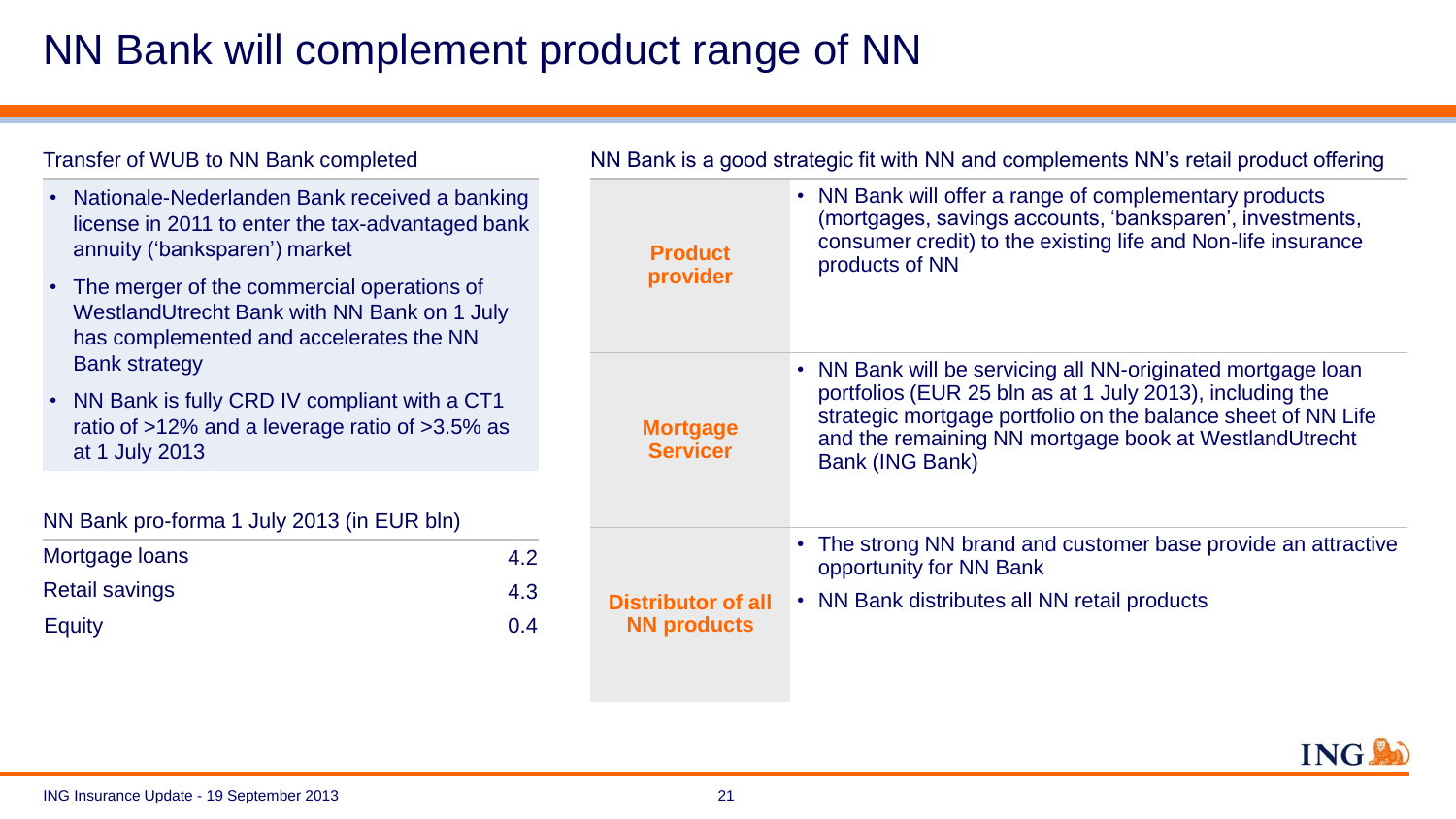## Wrap up

- ING Insurance forms a unique combination of mature and growth markets
- Our strategic plans will extract the full value of our leading market positions
- We are committed to focus on customers, generate capital, grow profitably, and improve efficiency
- Our financial performance is starting to demonstrate progress
- We have an experienced leadership team, highly motivated to deliver

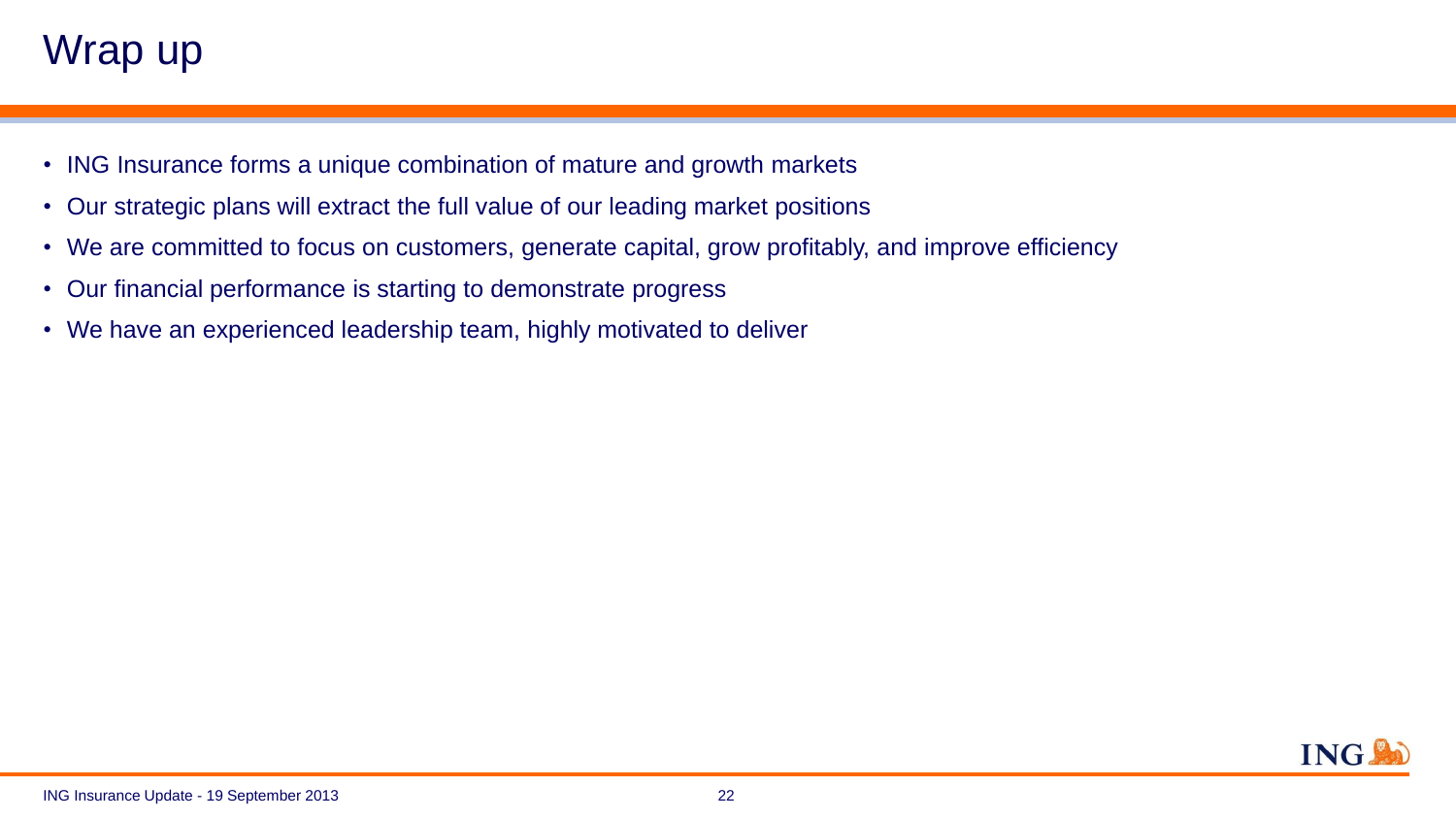

# ING Insurance

Update on preparations for the IPO of ING Insurance

David Knibbe CEO ING Insurance International

London – 19 September 2013 www.ing.com

**ING SO** 

**BANKING - INVESTMENTS - LIFE INSURANCE - RETIREMENT SERVICES**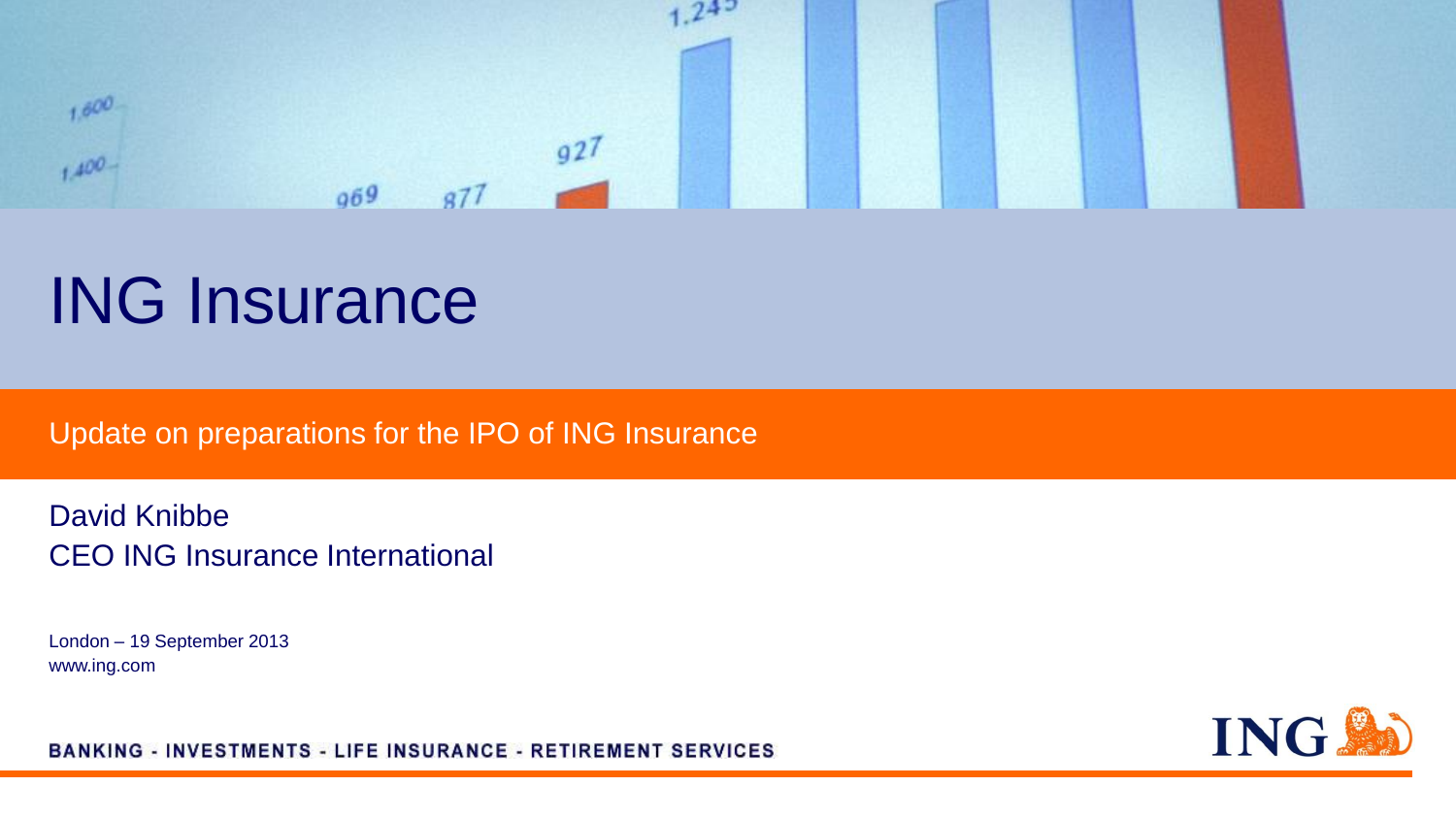### Attractive International businesses provide growth opportunity and strong cash generation

- Very strong regional footprint and brand, organically built
- Strategic focus on expanding life and third pillar pension business via multi distribution strategy
- Double-digit growth in new business with focus on protection and investment products
- Tight cost control
- Accelerate portfolio development by improving the customer experience
- Strong capital generation beyond organic growth opportunities

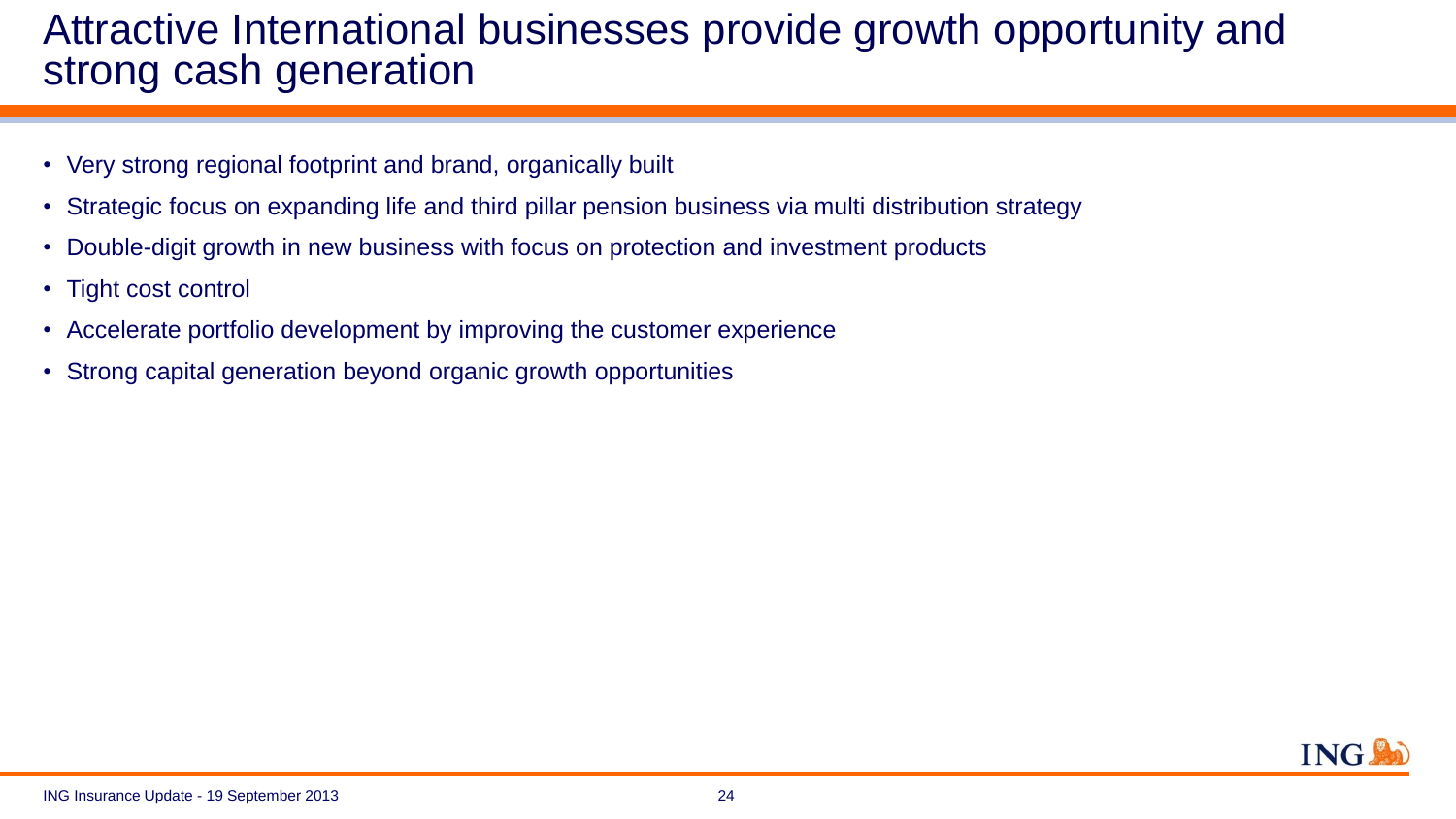## Strong regional footprint built organically

### Market shares and rankings (in GWP)



<sup>\*</sup> VPF: Voluntary Pension Fund,

- \*\* MPF: Mandatory Pension Fund.
- \*\*\* Spanish Life market remains dominated by banks with a joined market share of about 75%,

\*\*\*\* Entire Hungarian MPF market shrank with about 96% in Q1 2011, due to new regulation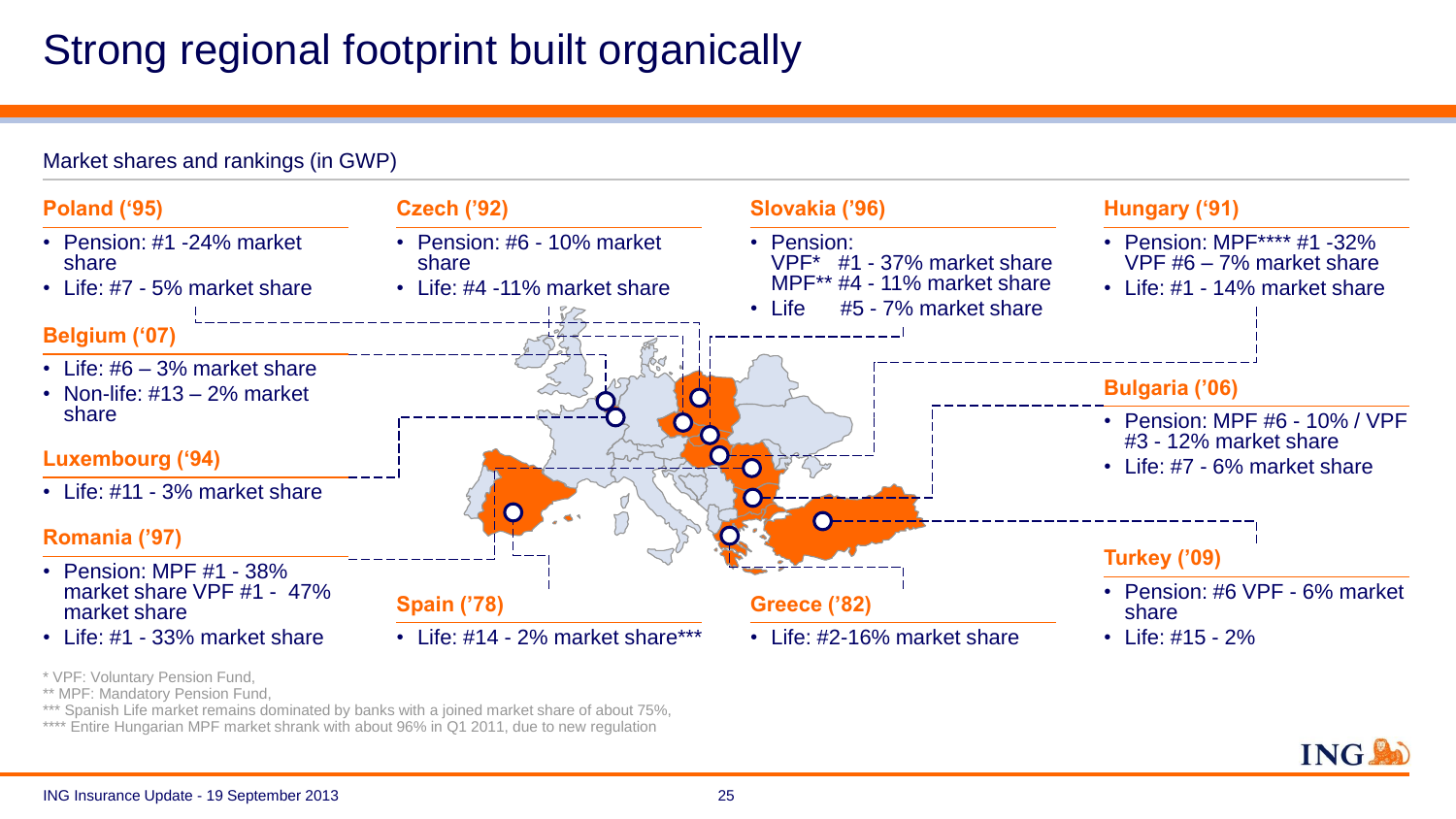## Diversified distribution and product mix in mature and growth markets

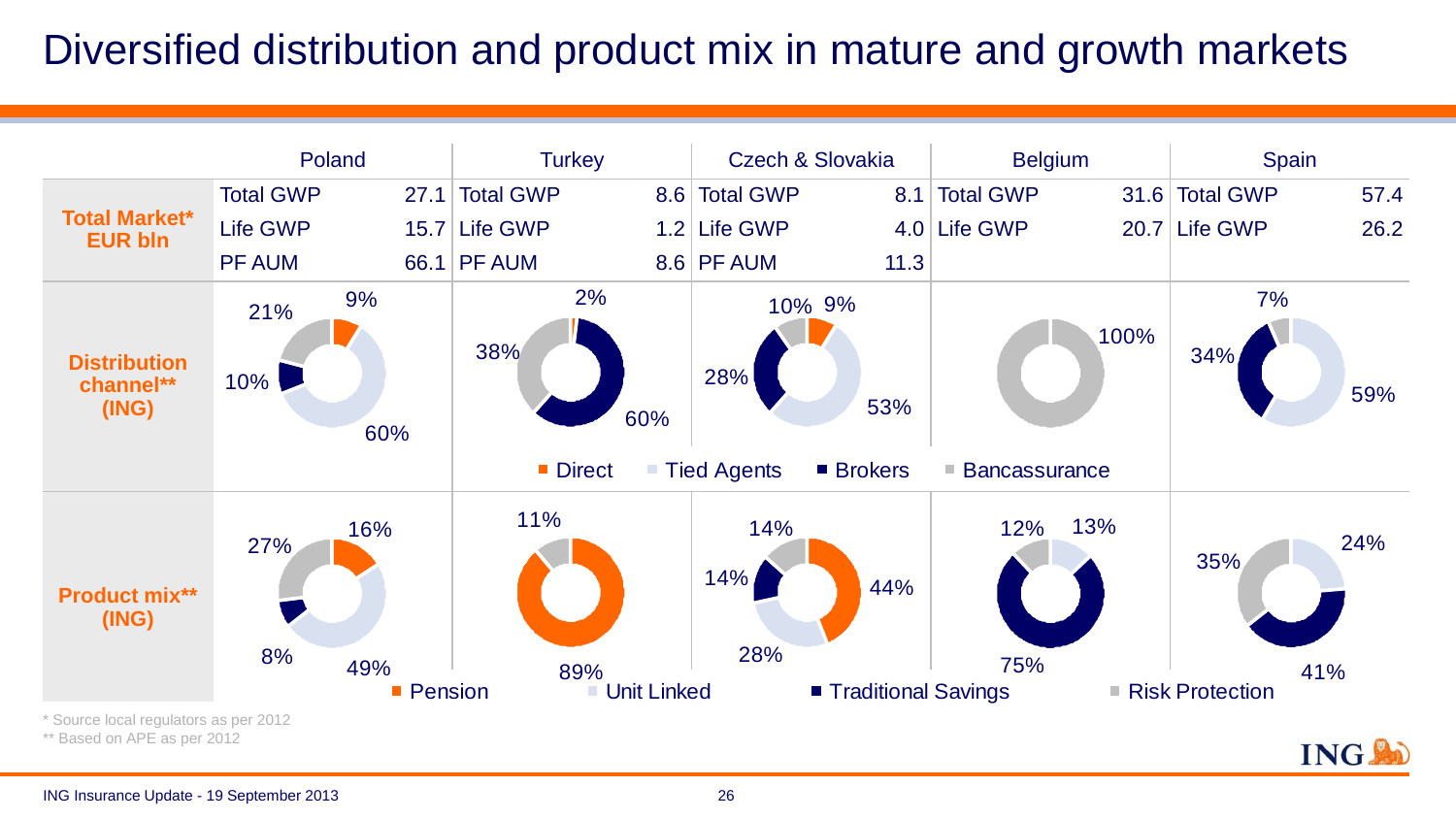## Accelerate profitable growth strategy and strong capital generation

| <b>Trends</b>                        |                                                                                                                                                           | Our response                                              |                                                                                                                                                    |  |
|--------------------------------------|-----------------------------------------------------------------------------------------------------------------------------------------------------------|-----------------------------------------------------------|----------------------------------------------------------------------------------------------------------------------------------------------------|--|
| <b>Shifts in</b><br>channel mix      | • Growth in Bancassurance (BA)<br>• Increased distribution through brokers<br>• Inroads by direct channel<br>• Continued distribution through tied agents | <b>Multi-channel</b><br><b>distribution</b><br>and access | • Enhance value of current and new preferred<br><b>BA</b> partnerships<br>• Selective broker growth in Czech Republic,<br><b>Turkey and Poland</b> |  |
| <b>Shifts in</b>                     | • Growing affluent segment with more diverse<br>needs                                                                                                     |                                                           | • Direct sales in Czech Republic, Spain,<br><b>Slovakia and Poland</b><br>• Roll out best practice model for Tied Agents                           |  |
| segmentation<br>and products         | • Increasing technological familiarity<br>• Growing demand for savings, investments<br>and protection<br>• Need for transparency                          | Launch new<br>products and<br>focus on<br>protection and  | • Building customer-focused value proposition<br>• Focus on low capital intensive products<br>• Expanding protection offer                         |  |
|                                      | • Drive customer satisfaction, retention and<br>loyalty                                                                                                   | wealth<br>management                                      |                                                                                                                                                    |  |
| <b>Need for</b><br>differentiation   | • Blurring lines between banking and insurance<br>product coverage                                                                                        | <b>Improve</b><br><b>Customer</b><br>experience           | • Establish framework to proactively manage<br>customer experience<br>• Customer Self-Service Model                                                |  |
|                                      | • Stiffer competition<br>• Higher distribution costs                                                                                                      |                                                           | • Maintain cost discipline and improve costs                                                                                                       |  |
| <b>Increasing</b><br>margin pressure | • Regulatory attention: consumer protection,<br>mandatory pensions                                                                                        | <b>Cost efficiency</b><br>and capital<br>generation       | efficiency<br>Strong capital generation beyond organic<br>growth opportunities                                                                     |  |

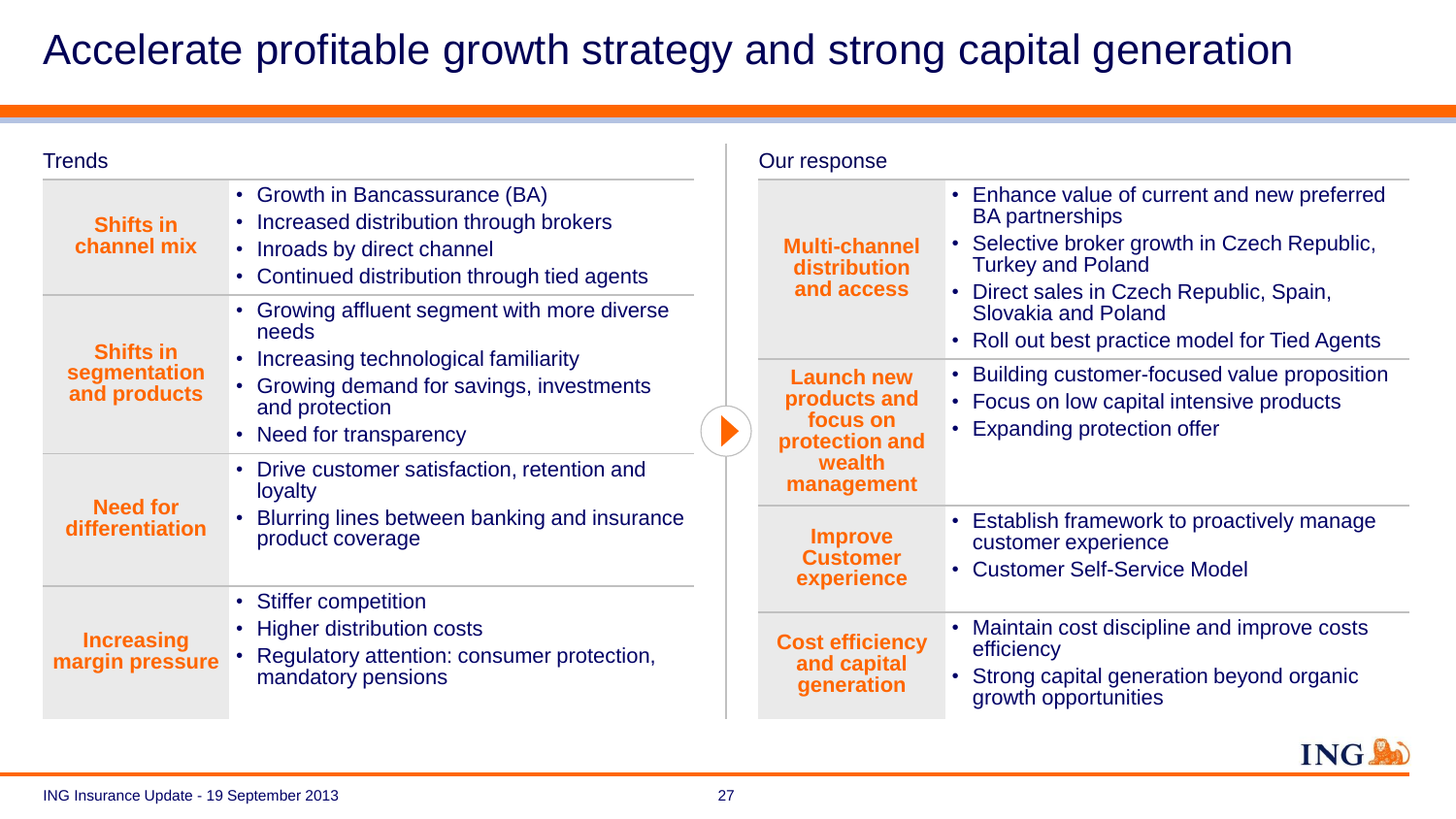# Operating result and capital generation holding up well despite income pressure

# CRE operating result (EUR mln) 80 72 <sup>184</sup> <sup>206</sup> 2011 2012 1H2012 1H2013

### CRE operating result 1H2013



### Operating result

- Low interest rate environment and regulatory changes in second-pillar pensions have put pressure on operating results
- Sovereign debt crisis has impacted results Spain and Greece
- Operating result predominantly generated from Life business
- CRE continues to be cash generative beyond funding own growth

### CRE net capital upstream (dividends minus injections)



• 2012 excludes capital injection in Greece of EUR 180 mln due to sovereign debt crisis

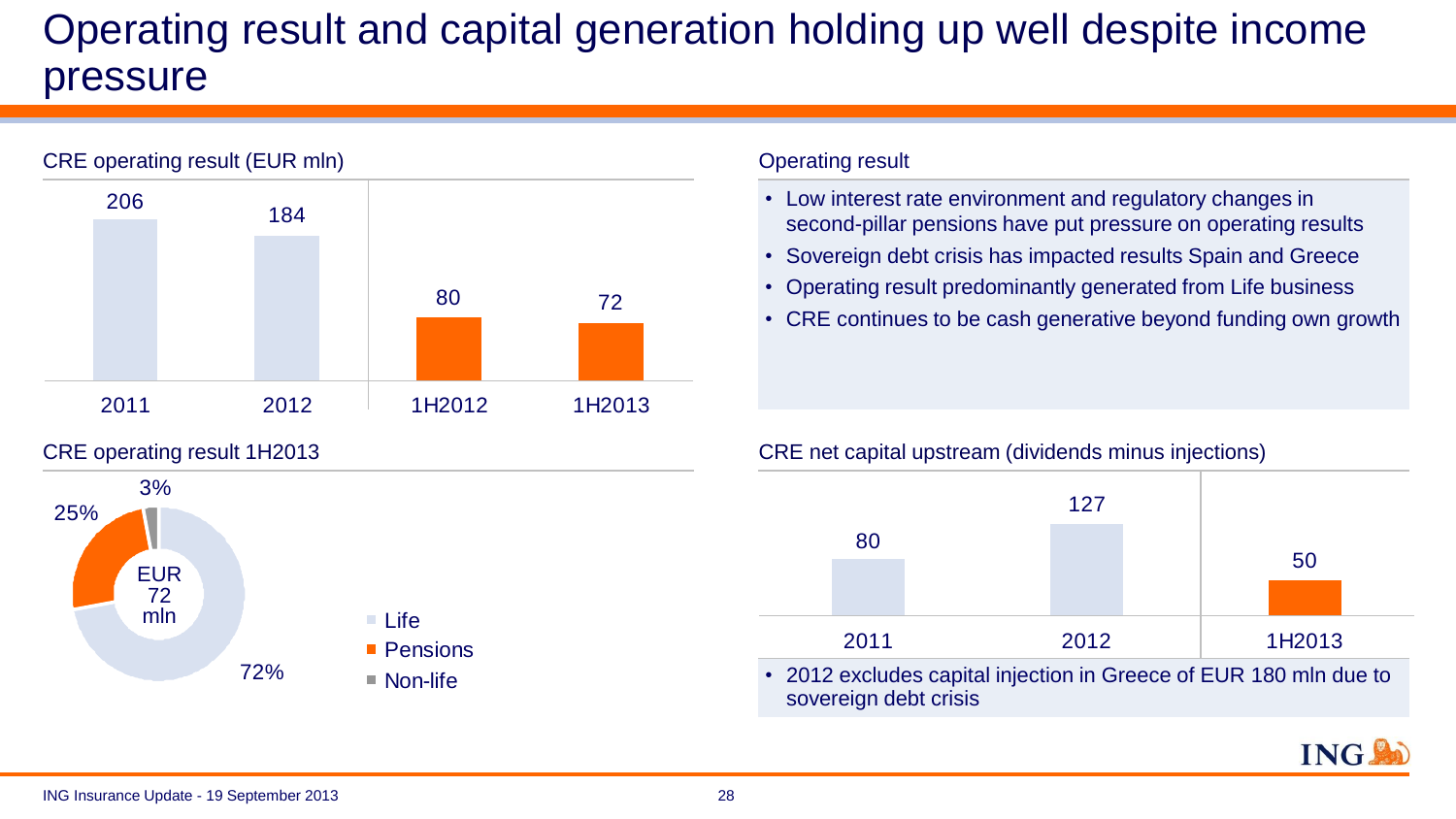## Strong growth Life and third-pillar pensions sales

| <b>Poland</b>                   | • Life business continues to perform well,<br>accounting for approximately 50% of Polish<br>profits<br>Reduction in premium contributions and ban<br>$\bullet$<br>on client acquisition 2011/12<br>Recently announced the second pillar pension<br>$\bullet$<br>reform with potential negative impact |
|---------------------------------|-------------------------------------------------------------------------------------------------------------------------------------------------------------------------------------------------------------------------------------------------------------------------------------------------------|
| <b>Hungary</b>                  | Government quasi nationalized the mandatory<br>pensions 2010<br>Renewed focus on Life products<br>$\bullet$                                                                                                                                                                                           |
| <b>Czech</b><br><b>Republic</b> | • Pension reform 2013 shifted from third to<br>second pillar<br>Negative impact on operating profit due to<br>$\bullet$<br>lower fees                                                                                                                                                                 |
| <b>Turkey</b>                   | • Strong growth in Turkey third-pillar pensions<br>driven by regulatory incentives and by sales<br>channel investments<br>Successful bancassurance distribution<br>$\bullet$                                                                                                                          |

### Life sales outweigh pensions, with Turkey being the exception (CRE APE EUR mln)



- New sales across the region have continued to grow despite second-pillar pension fund regulatory changes
- Shift to Life and third-pillar pension products have more than offset the impact from lower pensions sales
- Sales grew 22% in 1H2013 vs 1H2012 mainly driven by strong sales in Turkey third-pillar pensions
- Leading market positions remain in tact

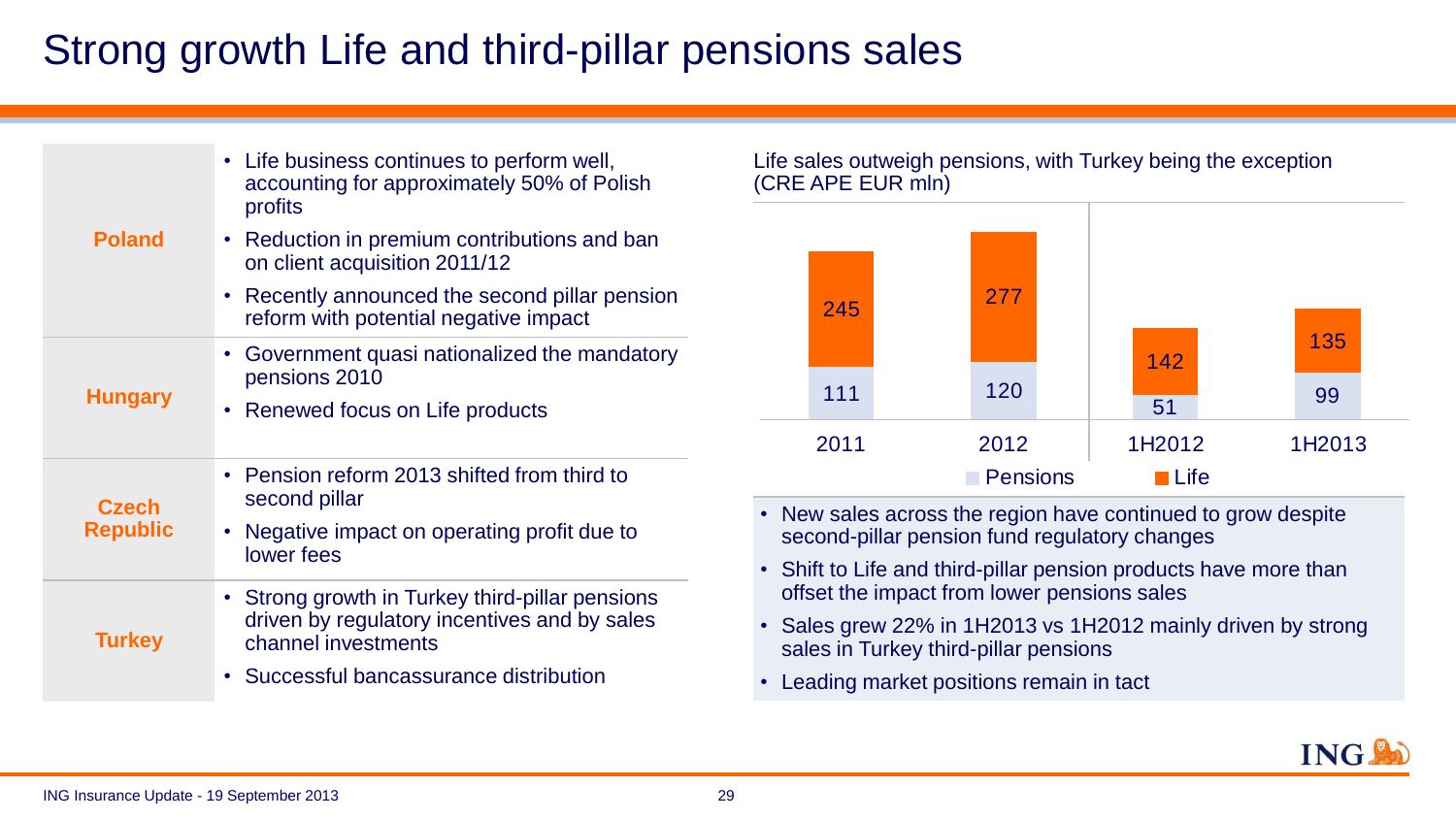## Increase distribution productivity and reach through multichannel access

|                      | • Focussed on improved productivity and retention of tied agents                                                                                                                                                                                                                                                        | Multi-channel proposition CRE                                                 |  |
|----------------------|-------------------------------------------------------------------------------------------------------------------------------------------------------------------------------------------------------------------------------------------------------------------------------------------------------------------------|-------------------------------------------------------------------------------|--|
| <b>Tied Agent</b>    | • Initial impact of initiatives has been positive                                                                                                                                                                                                                                                                       | <b>APE, FY2011</b><br>3%                                                      |  |
| <b>Broker</b>        | • Selective broker growth in Czech Republic, Turkey, and Poland<br>• Doubling of Turkish sales representatives                                                                                                                                                                                                          | <b>20%</b>                                                                    |  |
| <b>Bancassurance</b> | • ING has partnerships with 14 different banks, in some cases in multiple<br>markets such as GE Money Bank and Piraeus Bank<br>• This includes long term agreements with ING Bank, our main bank<br>partner<br>• We will deepen preferred banking partnerships and improve the<br>productivity of current relationships | 56%<br>21%<br>APE, 1H2013<br>5%                                               |  |
| <b>Direct</b>        | • Large part of direct sales currently generated in Poland<br>• Direct servicing being implemented in most business units<br>• ING Slovakia first company to sell pensions via this channel<br>• Innovative value proposition for women (service / support + term) in<br>Czech Republic and Spain: "For You"            | 40%<br>28%<br>27%<br><b>Broker</b><br>Tied agent<br>Bancass.<br><b>Direct</b> |  |

**ING.**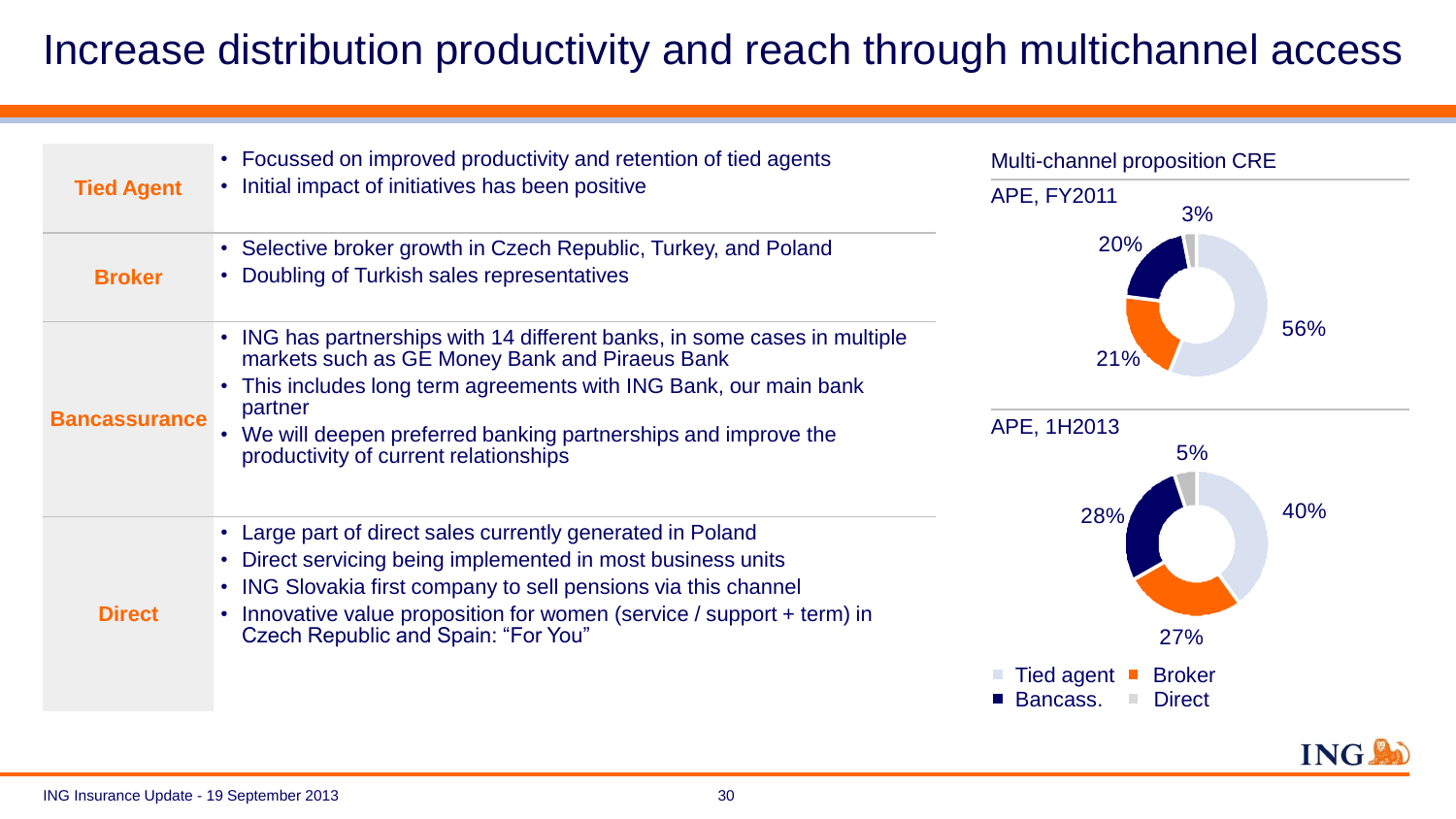## Long term partnership with ING Bank offers attractive growth opportunities

| <b>Entity</b>           | Deposit & Ioans:<br>market shares and rank                                                           | # retail clients<br>(mm) | # branches |
|-------------------------|------------------------------------------------------------------------------------------------------|--------------------------|------------|
| <b>Bank Slaski</b>      | • $7.4\%$ (deposits)<br>$\cdot$ 4.8% (loans)<br>• #5 (deposits); #6 (loans)                          | 3.1                      | 439        |
| <b>ING Bank Turkey</b>  | • 1.7% (deposits) <sup>1</sup><br>• 2.3% (loans) <sup>1</sup><br>• $\#12$ (deposits); $\#11$ (loans) | 4.7 <sup>1</sup>         | 306        |
| <b>ING Romania</b>      | $\cdot$ 5.2% (deposits)<br>$\cdot$ 4.2% (loans)<br>• #7 (deposits); #11 (loans)                      | 1.0                      | 188        |
| <b>ING Belgium</b>      | $\cdot$ 12.9% (deposits)<br>• $13.1\%$ (loans)<br>$\cdot$ #4 (deposits & loans)                      | 2.7                      | 779        |
| <b>ING Direct Spain</b> | • FuM c. EUR 32 bln<br>• $>$ #20 (deposits & loans)                                                  | 2.7                      | 28         |



Note: As of YE2012 1 As of March 31, 2013

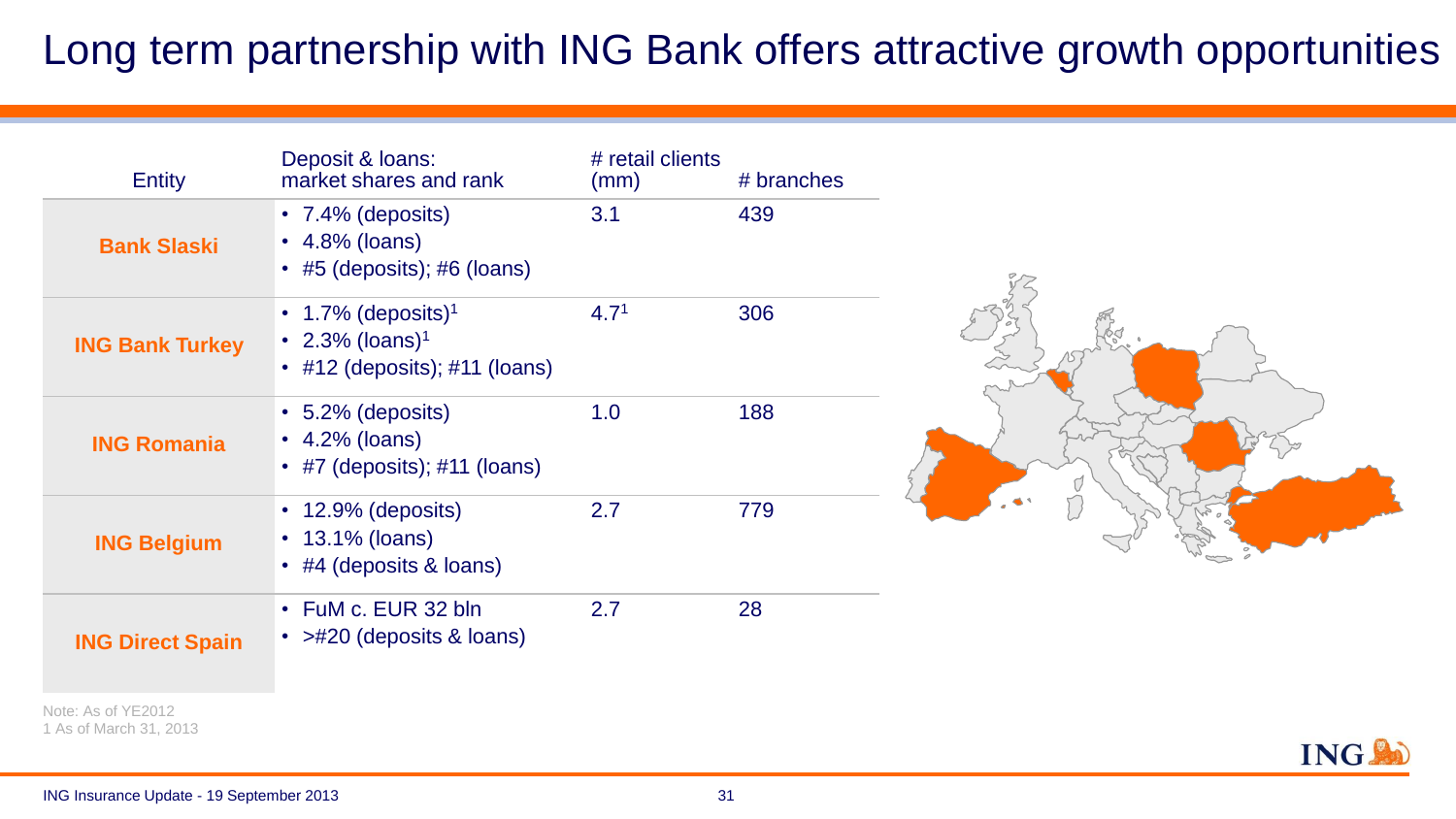# Cost control and shifting product mix to mitigate external challenges



### CRE administrative expenses (EUR mln)



### Growth of higher margin Life products

• Successful shift in product mix towards higher margin products like investment and risk protection products

### Tight expense control

- Tight expense control has lead to downward trend in expenses despite growth in Turkey
- Savings originate from both local business units and regional shared services

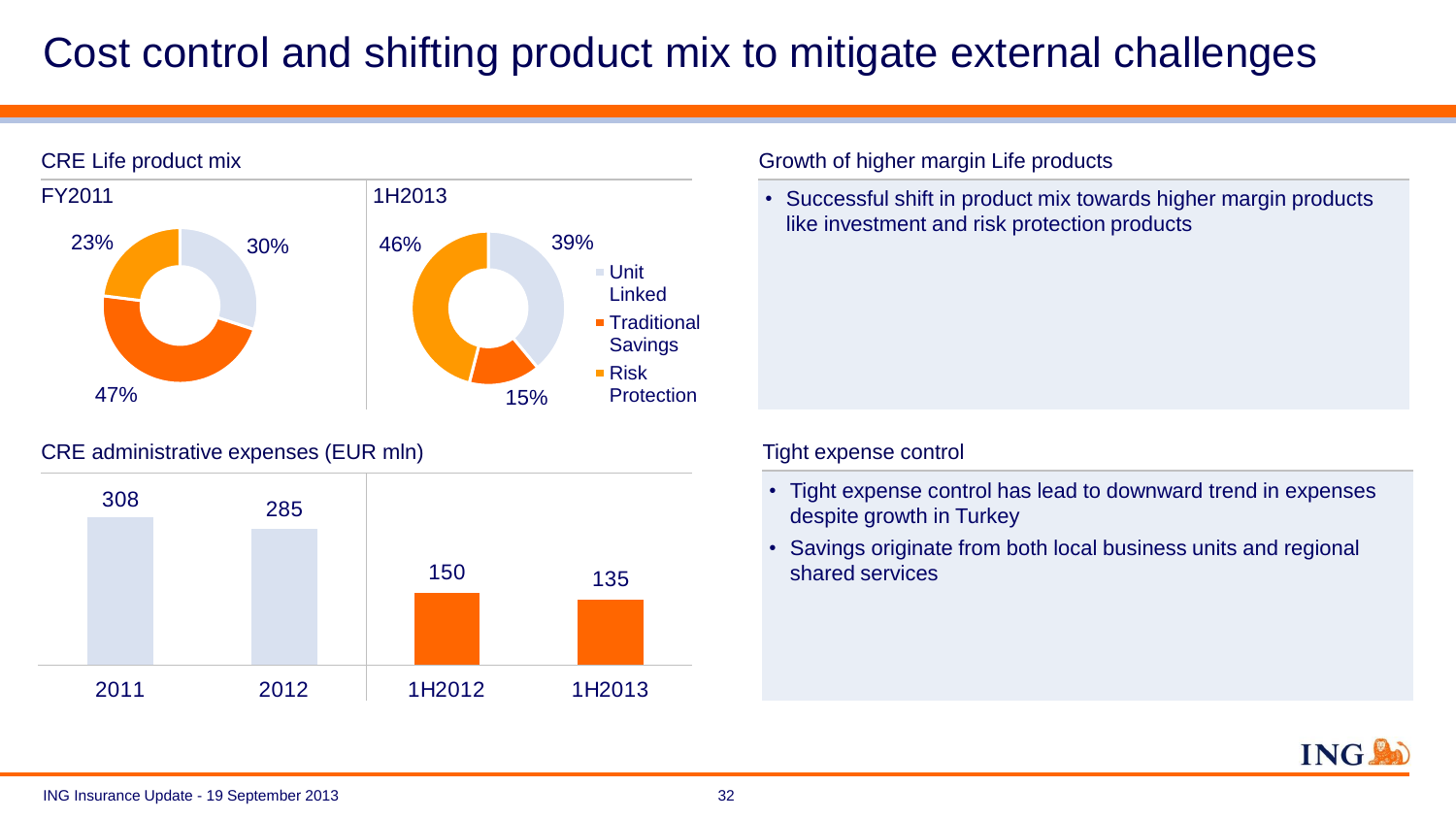### Attractive International businesses provide growth opportunity and strong cash generation

- Very strong regional footprint and brand, organically built
- Strategic focus on expanding life and third pillar pension business via multi distribution strategy
- Double-digit growth in new business with focus on protection and investment products
- Tight cost control
- Accelerate portfolio development by improving the customer experience
- Strong capital generation beyond organic growth opportunities

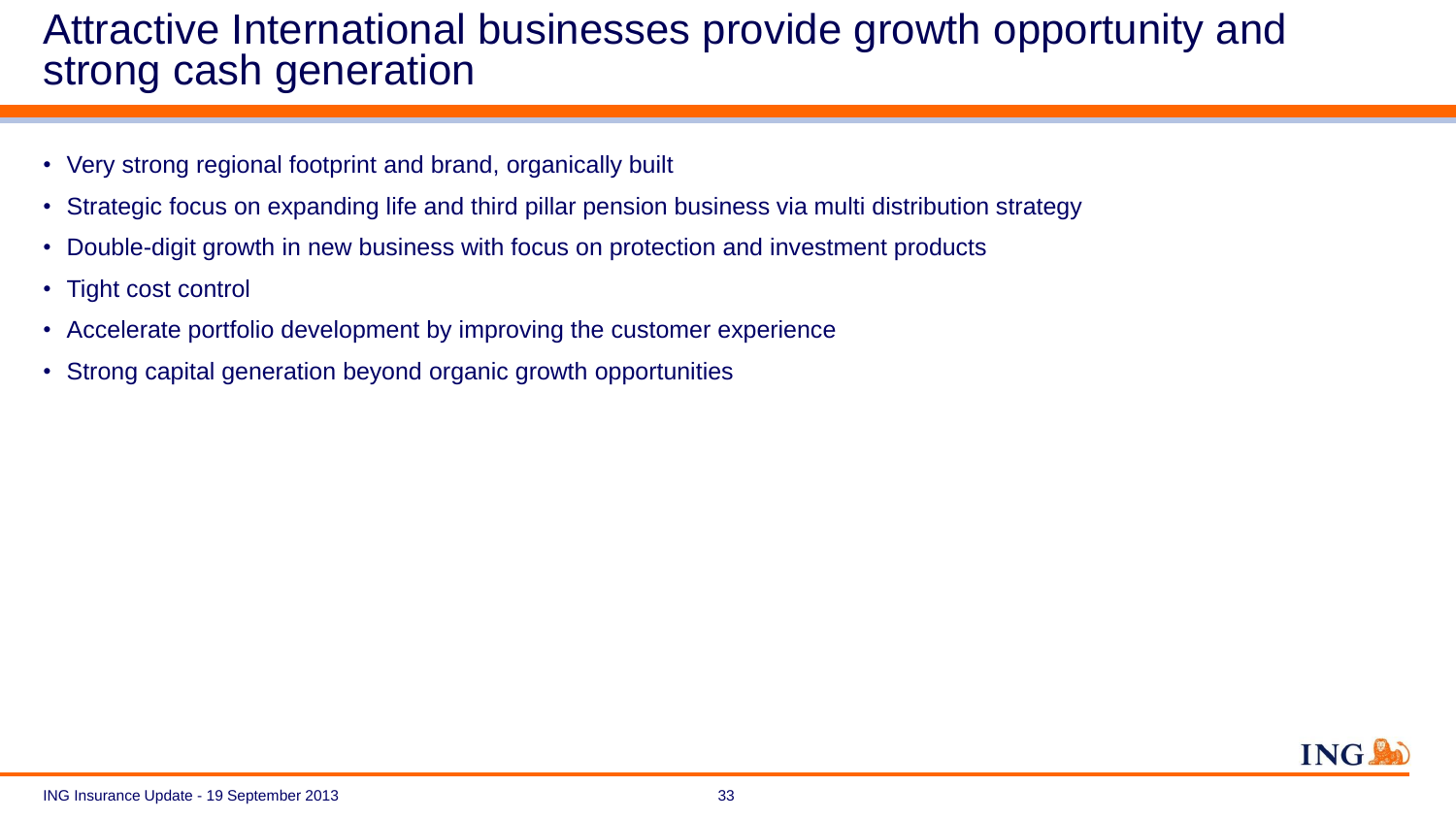

# ING Insurance

Update on preparations for the IPO of ING Insurance

Stan Beckers CEO ING Investment Management

London – 19 September 2013 www.ing.com

**ING Set** 

**BANKING - INVESTMENTS - LIFE INSURANCE - RETIREMENT SERVICES**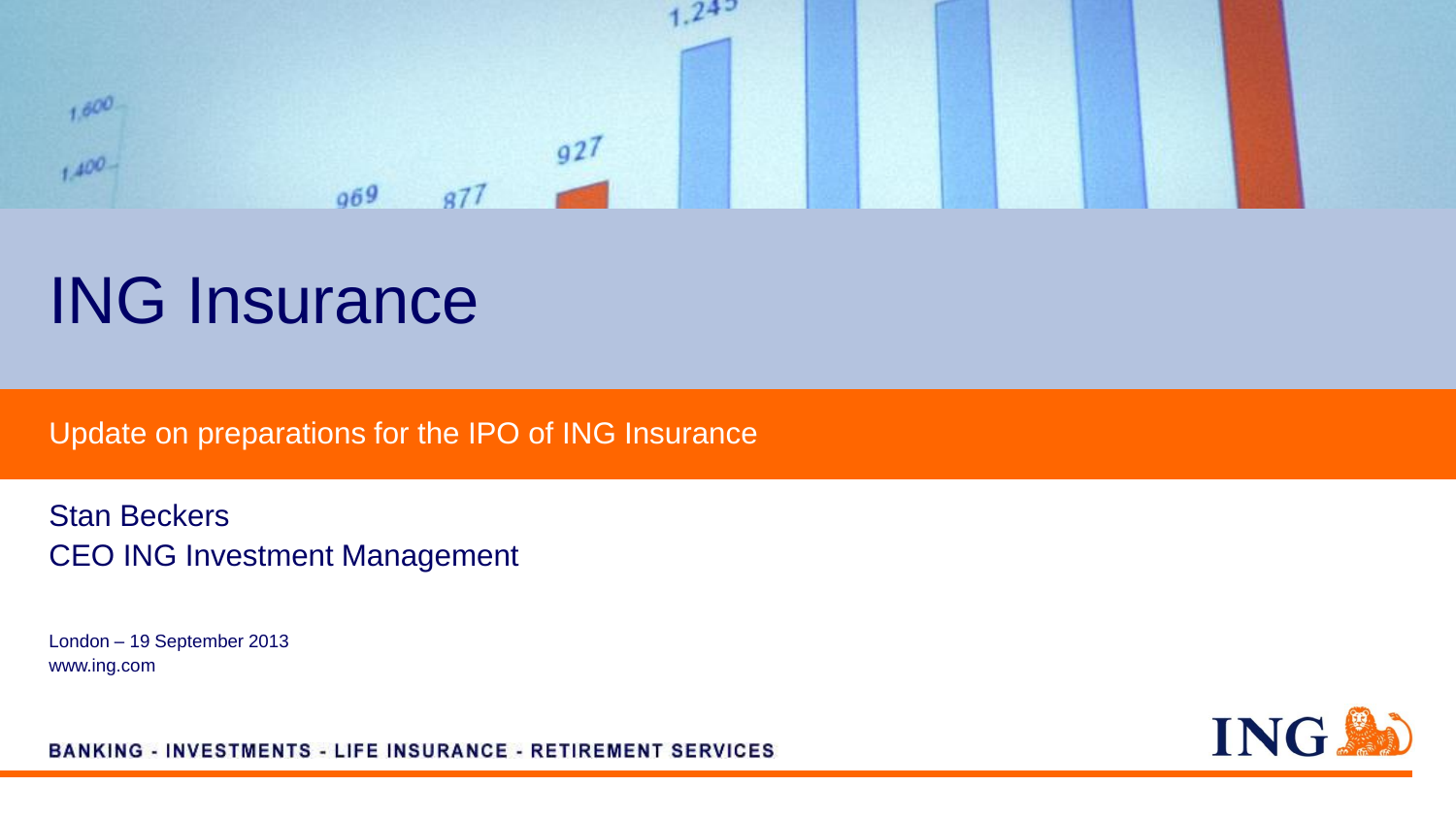## Investment Management is profitable and growing

- Investment Management (IM) has a strong position in home markets and CEE
- Global investment capabilities and distribution reach
- Scalable platform with capacity to leverage cost base further with more revenue
- Focus on growing third party business
- Strong capital generator

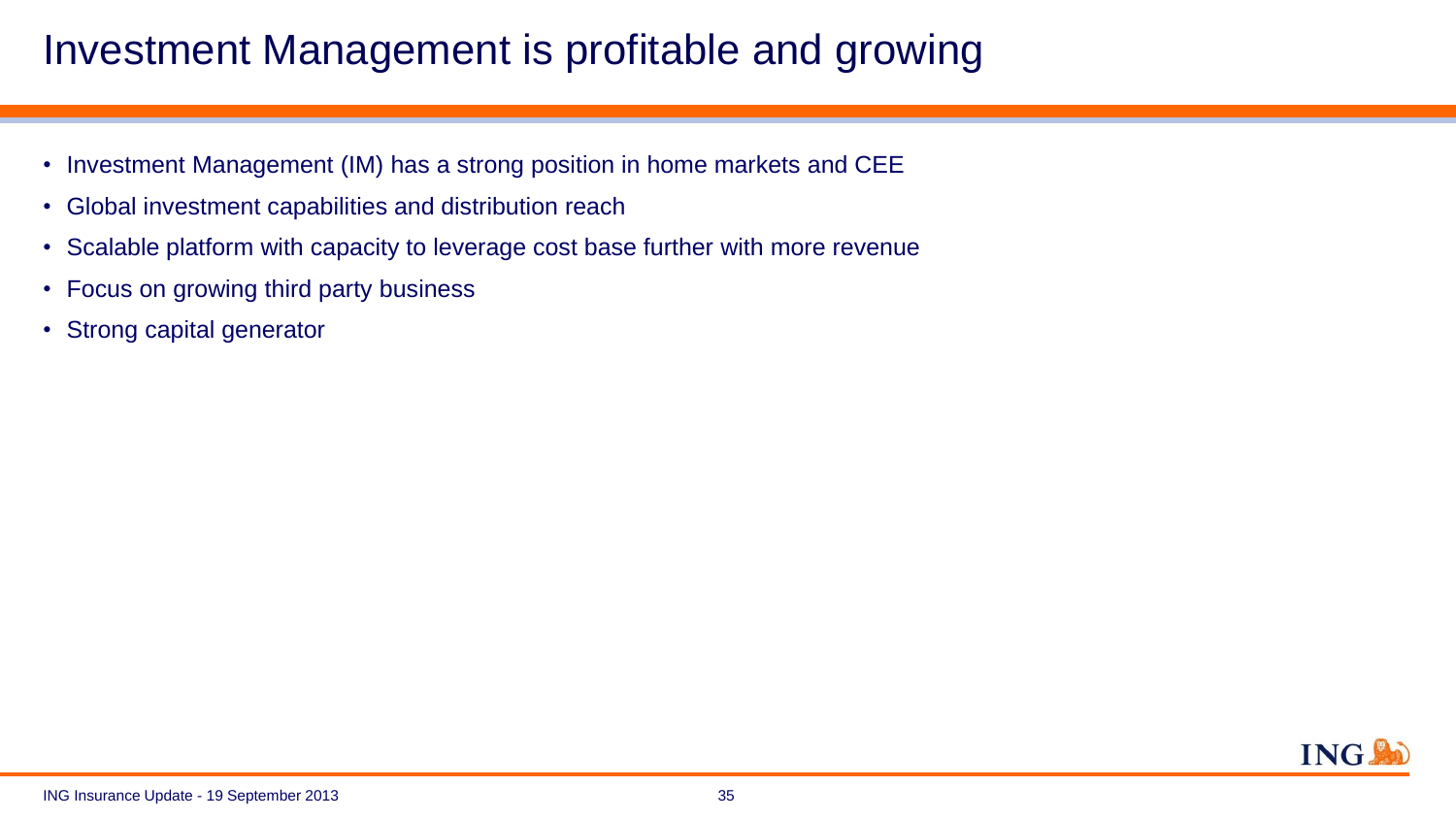## Investment Management has a strong position in Benelux and CEE

### AuM: type of client at 2Q2013





- EUR 176 bln in assets under management at 2Q13
- EUR 38 bln assets under administration
- Operating across Europe, and extending global reach

### Key competitive strengths of Investment Management

- Strong client reach/distribution foothold, especially in<br>markets" (i.e. Benelux) through both affiliated and Strong client reach/distribution foothold, especially in "home third-party channels
- Unique skills and experience in insurance asset management<br>and fiduciary solutions for pension funds leading position in Unique skills and experience in insurance asset management NL and actively leveraging in other markets
- in asset classes with high relevance in current investment Global investment capabilities enabling superior performance climate (e.g. EMD, HY, contrarian and sustainable equity)
- 

Extensive reach into Central and Eastern Europe with EUI<br>>10 bln in AuM and particularly strong presence in Poland Extensive reach into Central and Eastern Europe with EUR



**Figure 10 and 10 September 10 and 10 September 10 September 10 and 10 September 10 September 10 and 10 September 10 September 10 September 10 September 10 September 10 September 10 September 10 September 10 September 10 S** Top 20 market position in terms of AuM in a still very

| State of the art and scalable infrastructure platform. |
|--------------------------------------------------------|
|                                                        |

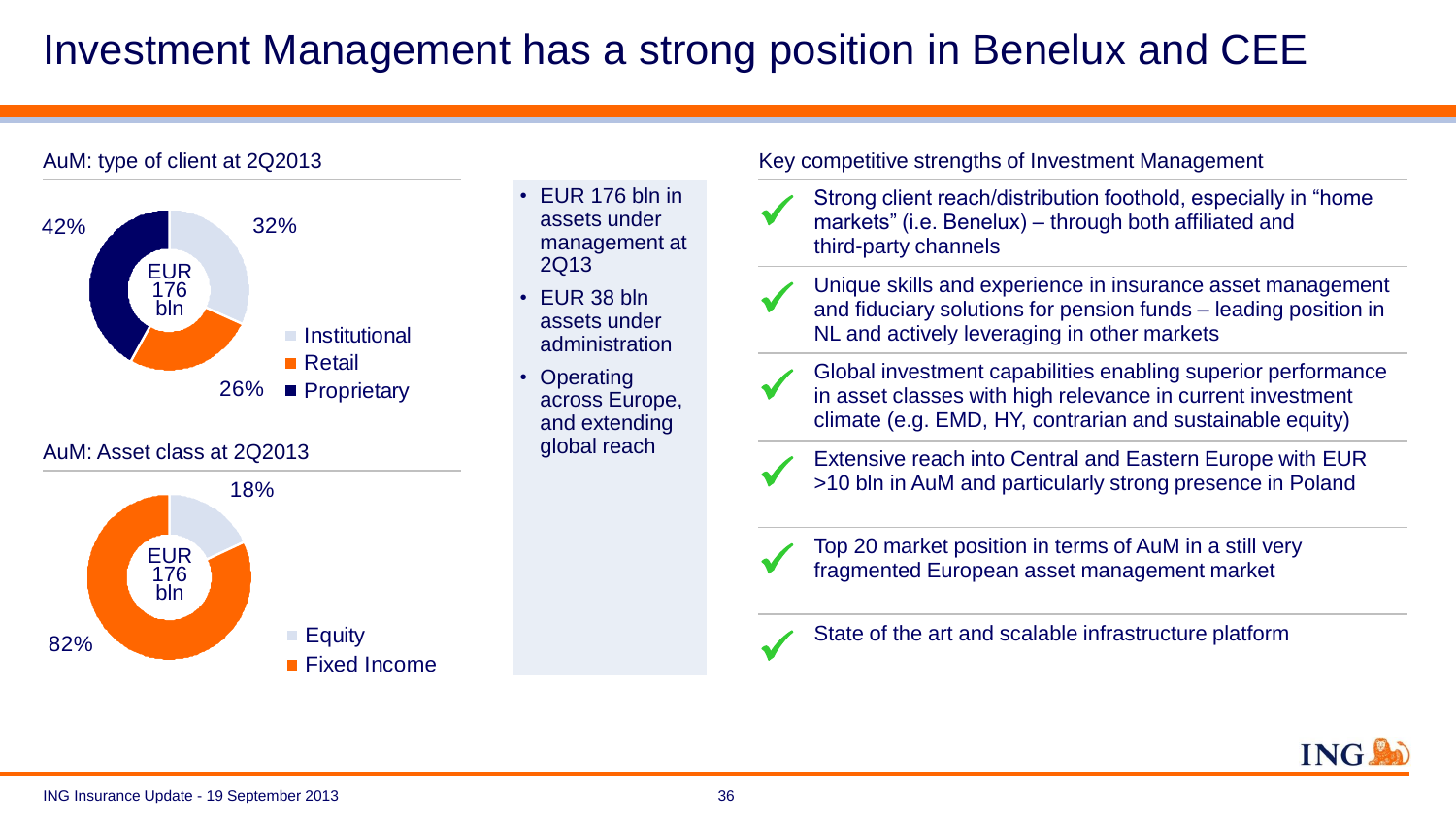## Investment Management has built its profit model on its core values

| values                                                                                                                                                                                                                                                                                                                                                                                                                         | proposition                                                                                                                                                                                            | Chain                                                                            | model                                                                                                                                                                                                                                          | <b>Model</b>                                                                                                                                                                     |
|--------------------------------------------------------------------------------------------------------------------------------------------------------------------------------------------------------------------------------------------------------------------------------------------------------------------------------------------------------------------------------------------------------------------------------|--------------------------------------------------------------------------------------------------------------------------------------------------------------------------------------------------------|----------------------------------------------------------------------------------|------------------------------------------------------------------------------------------------------------------------------------------------------------------------------------------------------------------------------------------------|----------------------------------------------------------------------------------------------------------------------------------------------------------------------------------|
| • Client centric<br>"We are here to serve the clients"<br>who entrust their investments to<br>our care"<br>• Focused<br>"We serve clients with selected<br>investment strategies which we<br>produce with excellence."<br><b>Working as one team</b><br>"We need to act as one company<br>with shared goals".<br>• To win and produce results for<br>our clients<br>"We are big enough to deliver and<br>small enough to care" | Client: serve clients<br>with high quality and<br>reliable investment<br>management<br>Employee: an<br>environment that<br>engages talent<br>Shareholder:<br>meaningful growth in<br>shareholder value | • Institutional<br>Intermediary<br>$\bullet$<br>• Deep Retail<br>• ING Insurance | • Focus by making a<br>split between cash<br>and growth<br>Centralized setup with<br>lean & mean support<br>functions<br>Infrastructure upgrade<br>$\bullet$<br>to be completed<br>• Rationalize fund<br>ranges and offering<br>where possible | • Leverage Retail and<br><b>ING Insurance</b><br>segment in Benelux to<br>increase market share<br>Grow aggressively in<br>institutional space<br>Manage expense base<br>tightly |

Investment Management operates a scalable platform with capacity to leverage cost base further with more revenue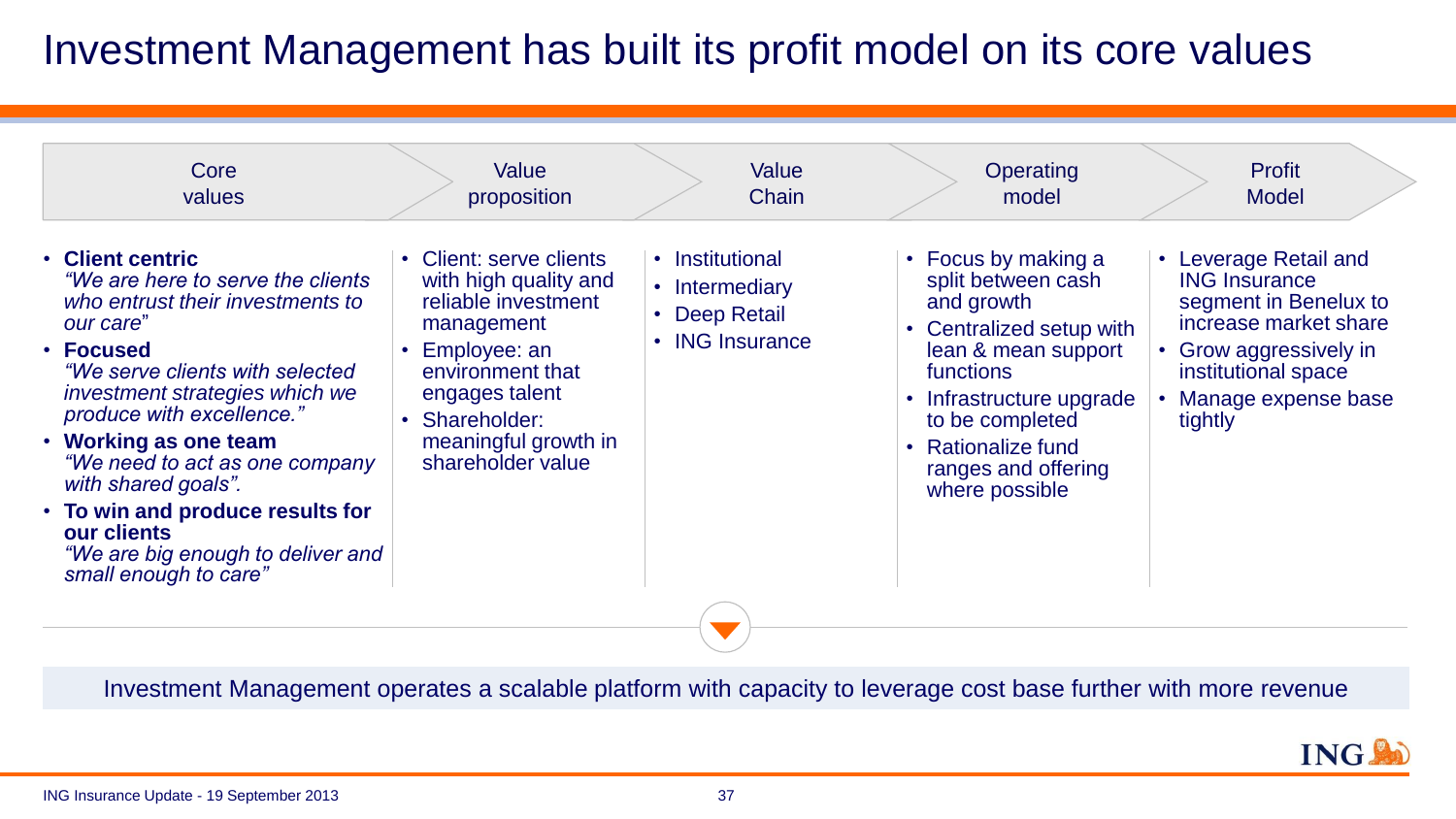## Our investment performance is recognized in the industry



- Distinct offering in Fixed Income, Equity and Multi Asset strategies, managed through 9 boutiques.
- 289 investment professionals spread globally
- Our performance is recognized by the industry by a number of awards and prizes (Lipper, Morningstar)
- With >40% of our funds having 4 and 5 Morningstar rating we're well above industry average of 32.5%
- Steady and important contributor to Insurance overall profitability

Fund performance vs peers



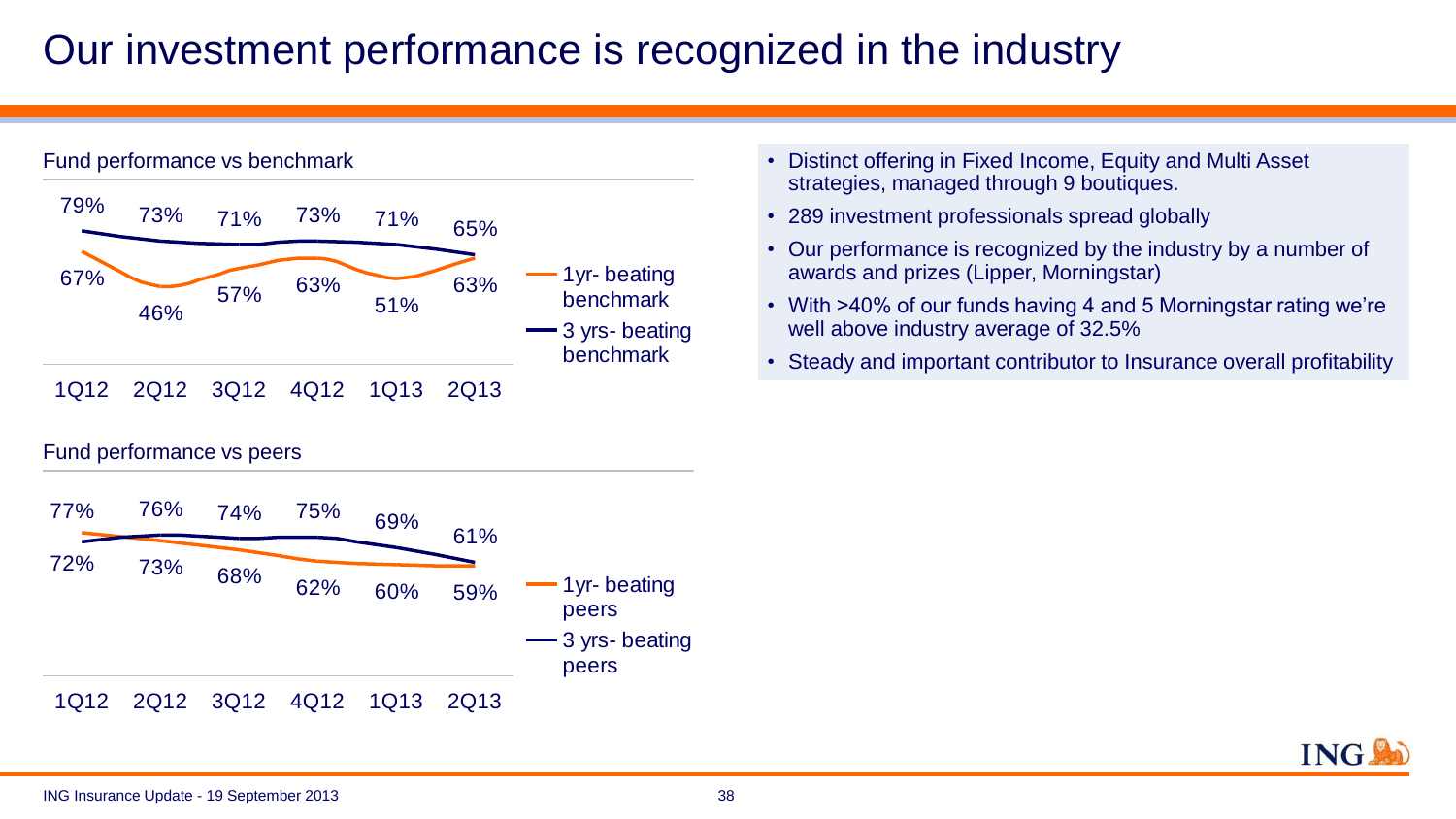### Investment Management will grow revenues by focusing on third-party business



### Assets under Management (in EUR bln)



To successfully grow the top line, IM is focusing to deliver in 4 specific areas

- 1. General Account: continue to build on our already successful track record
- 2. Closely cooperate with Insurance in conquering DC-space with PPI offering
- 3. Maintain and expand Retail asset base in an open architecture and 'rebate free' environment
- 4. Aggressively grow third-party business outside our home markets, such as
	- Expand fiduciary offering to sustain leading position in the Netherlands and export capabilities to Germany
	- Extend sovereign wealth offering in Middle East and Asia
	- Leverage Institutional sales capabilities in Western Europe and Nordics
	- Further build our partnerships with private banks amongst others in Switzerland and Latin America

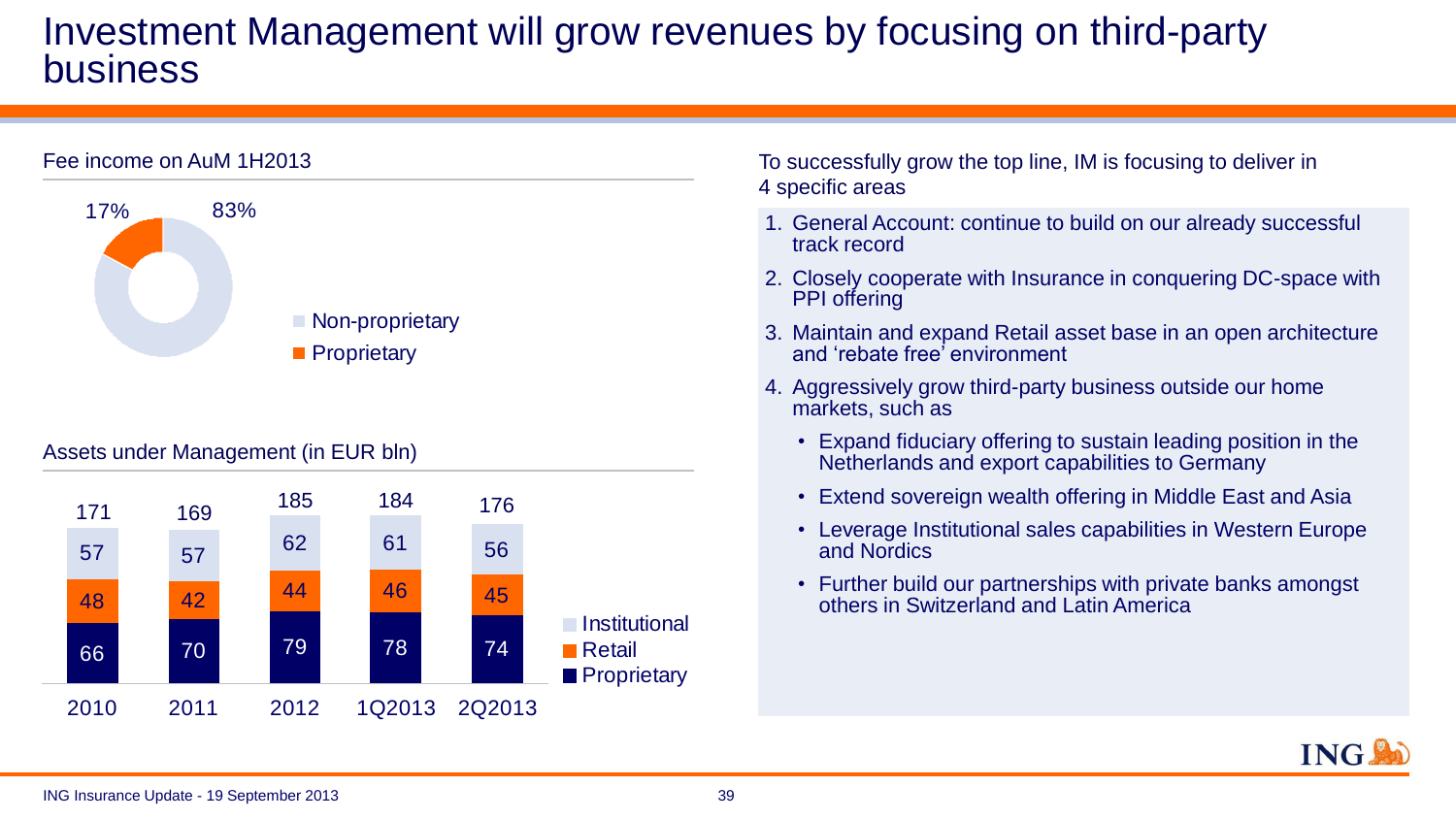## where the provide steady profits and strong capital generation



Positive capital generation (in EUR mln)



- IM has historically provided recurring and steady profitability, despite unfavourable market conditions
- Capital generation has been strong in past years including upstream of excess capital in the Benelux in 2012



#### ING Insurance Update - 19 September 2013 40